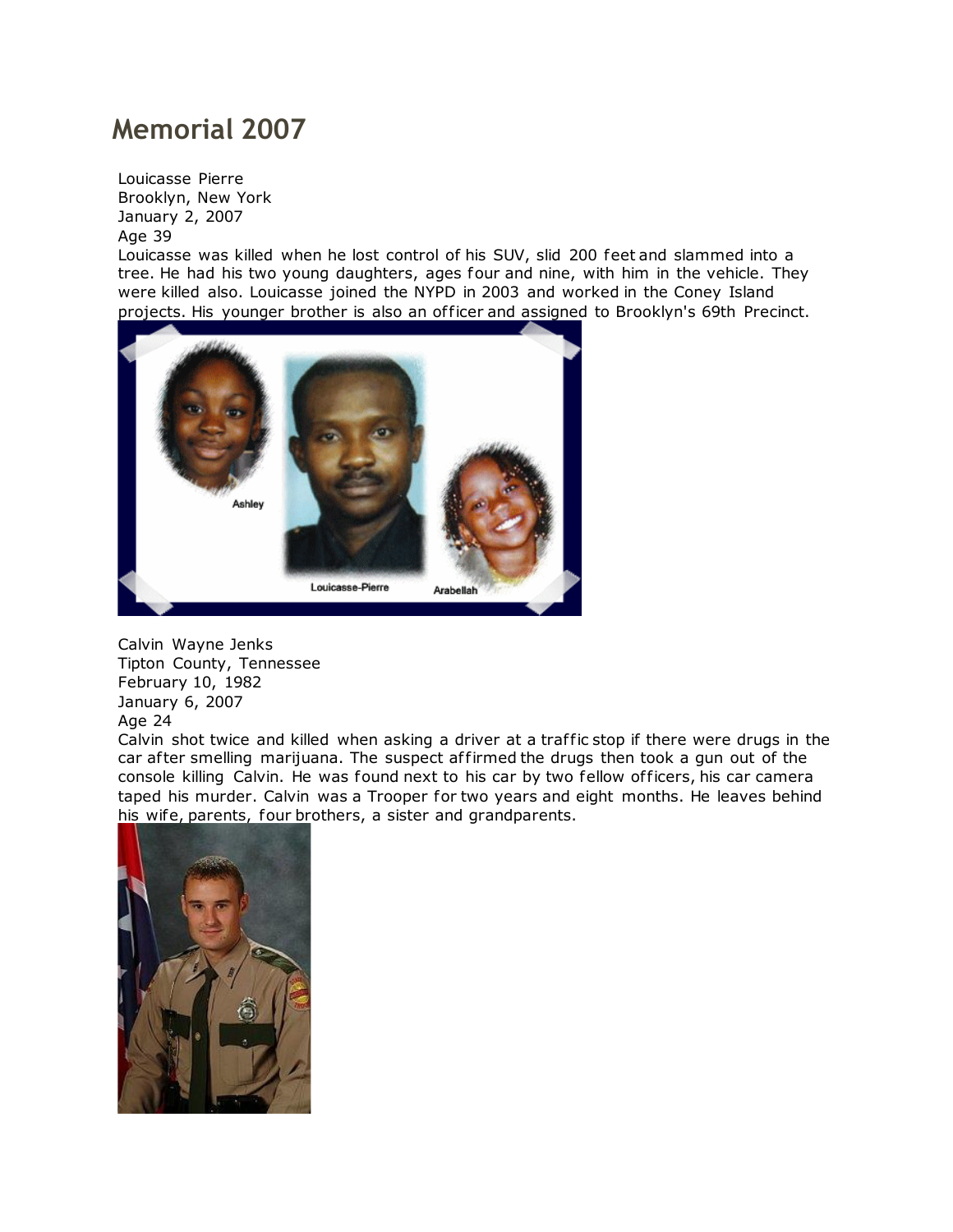Rahamy Mitchell Fannin County, Texas January 7, 2007 Age 38

Rahamy was killed when his vehicle overturned while en-route to assist in a disturbance call. He was a Deputy Sheriff and in law enforcement for six years. Certified Corrections officer in 2002, a peace officer in 2003. Rahamy leaves behind his 16 year-old-son, his [father and his sister](http://www.copadorer.com/memorials/2007.html#thumb).



Tyron Donta Franklin Paterson, New Jersey January 18, 1982 January 7, 2007 Age 23

Tyron was shot six times and killed when a suspect tried to rob him of his wallet and Tyron refused to give it to him. He did identify himself as a Police Officer as did customers of the restaurant, he was off duty at the time. Tyron was a rookie, graduating from the Police Academy in April of 2006. He leaves behind a sixteen month old son.

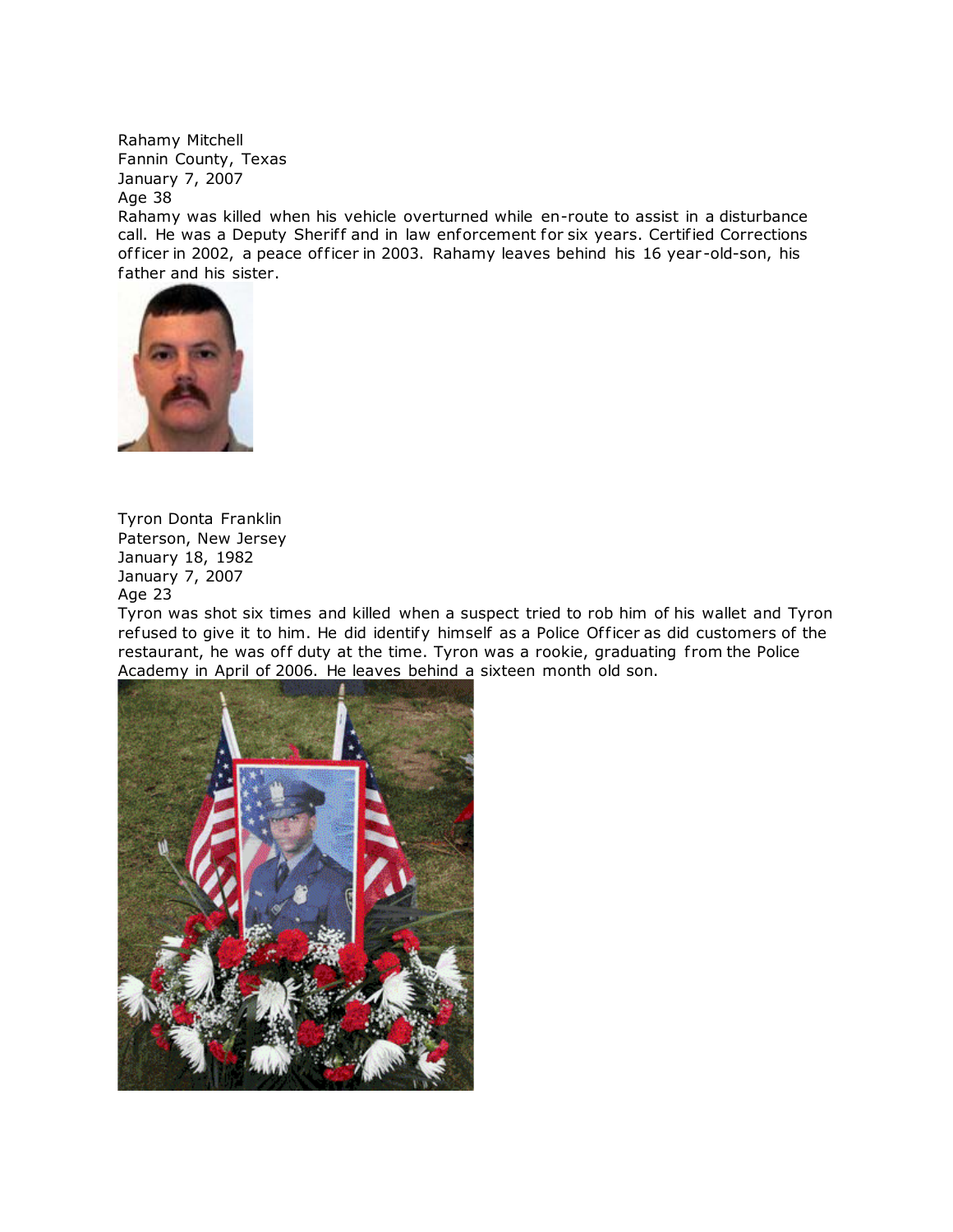Rob Callahan Slidell, Louisiana January 7, 2007

## Age 48

Rob died at his home two days after having knee surgery, the cause of his death is not yet known. Rob was in law enforcement for 22 years. He joined the Slidell Police Department in August 1985 and was promoted to lieutenant, assigned as the department's public information officer. In 1992, he was selected by his peers as Officer of the Year, and in January 2005 he was promoted to Captain and assigned as patrol commander and public information of ficer. September 2006 he was assigned him to command the Internal Affairs Division. Rob leaves behind his wife, three daughters, mother, father and his sister.



Troy Lamont Chesley Sr. Baltimore, Maryland January 9, 2007 Age 34

Troy was shot and killed during a botched robbery after he had just gotten off duty. He was a Detective with the Police Department for thirteen years. Troy leaves behind his two sons.

Michael P. Downey Washtenaw County, Michigan January 9, 2007 Age 36

Mike went to work and all was fine until they noticed something was wrong. His fellow detectives rushed him to the hospital where it took several hours to find out what was wrong and they did the surgery on him. His appendix had burst. He then was in a drug induced coma and two weeks later they took him off of life support and he died on Tuesday the 9th of January. He died 3 days after his 36th birthday. Mike was a Detective with Washtenaw County, Sheriff Department. He leaves behind 2 sons and 1 infant daughter. While he was married his wife Tracey and him were going through a divorce. She was right by his side when he passed as well as his parents and other family members and friends. That was one of the worst days of my life. Thanks for adding Mike.

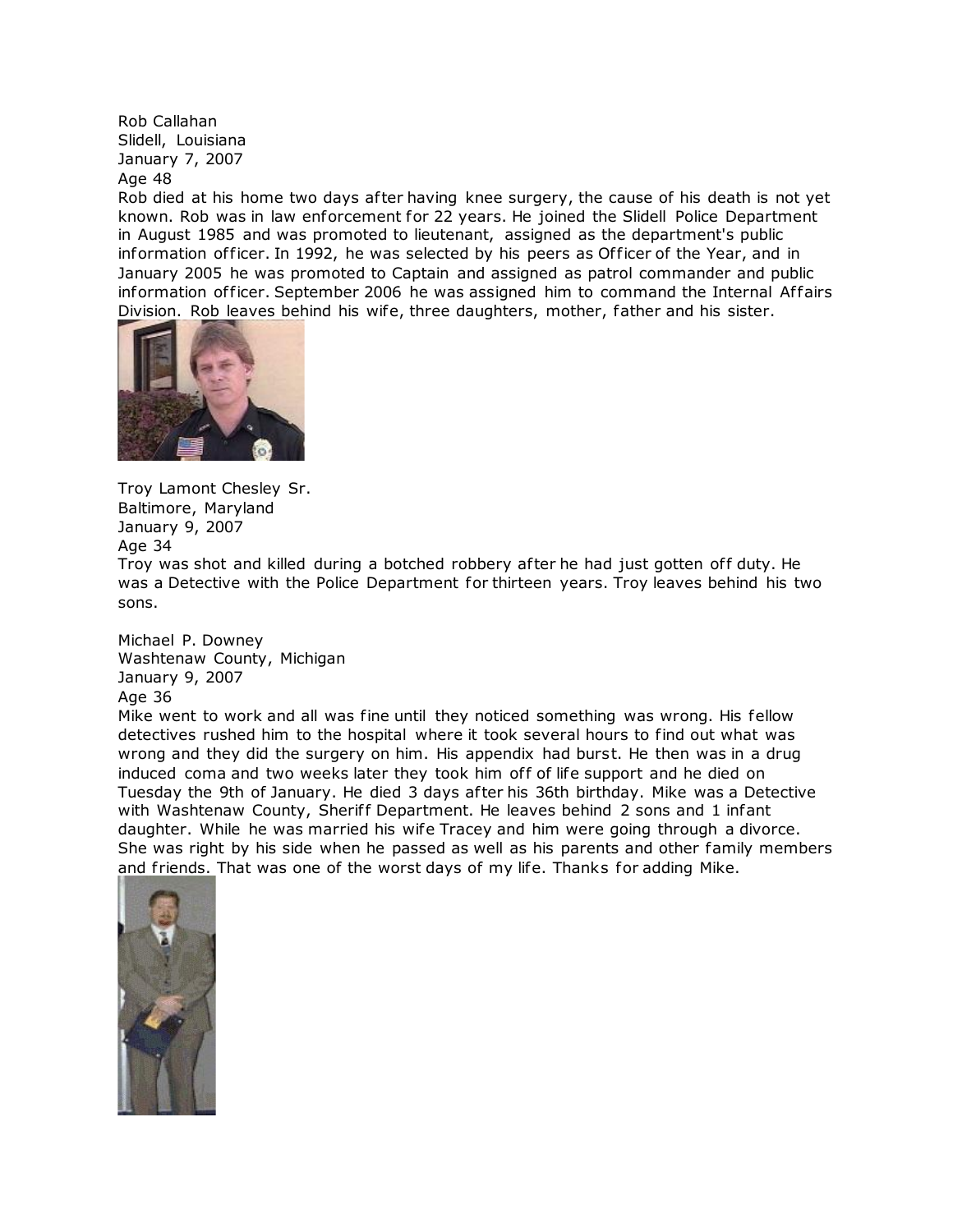James H. Hardin Hope Mills, North Carolina January 11, 2007 Age 35 James died from a heart attack during a pursuit with his K-9 in the woods. He was chasing suspects that had stolen gas from a gas station. James was a Sergeant with the Police Department for nine years. He leaves behind his wife and two children.

Nicholas G. Sottile Highlands County, Florida January 12, 2007 Age 48 Nicholas was shot in the chest and killed during a traffic stop. He was a Sergeant with the Highway Patrol for twenty four years. Nicholas leaves behind his wife, son and daughter. His son is also a Florida Highway Patrol Trooper.

Ernest V. Mendoza Needville, Texas January 19, 2007 Age 54 Ernest was killed when he was hit head-on by a drunk driver. He was the Chief of Police and in law enforcement for twenty five years, ten of them with Needville Independent School District Police Department. Ernest leaves behind his wife and seven children.

Jose A. Rosado New York, New York January 24, 2007 Age 45 Jose was killed in a car accident when his vehicle hit a stretch of black ice and slid into oncoming traffic. He was a Trooper with the agency for eighteen years. Jose leaves behind his wife, son and a daughter.

Alan Inzer Calcasieu Parish, Louisiana January 25, 2007 Age 43 Alan was shot and killed while he was off duty and in pursuit of four burglary suspects he encountered. He was a Deputy for seventeen years. Alan leaves behind his wife, mother and sister.

Harold Michael Altman Marianna, Florida January 30, 2007 Age 41

Harold was shot and killed going to the home of the Sheriff to investigate intruders. The Sheriffs wife told him on the phone that someone was on the property. The two suspects that were also killed were in disquises. It is believed they were at the Sheriffs home for retaliation of a pending murder investigation. Harold was a Deputy with the agency for one year. He and his wife had just celebrated their sixteen year wedding anniversary. Harold leaves behind his mother, father, sister, brother, wife, stepdaughter & stepson.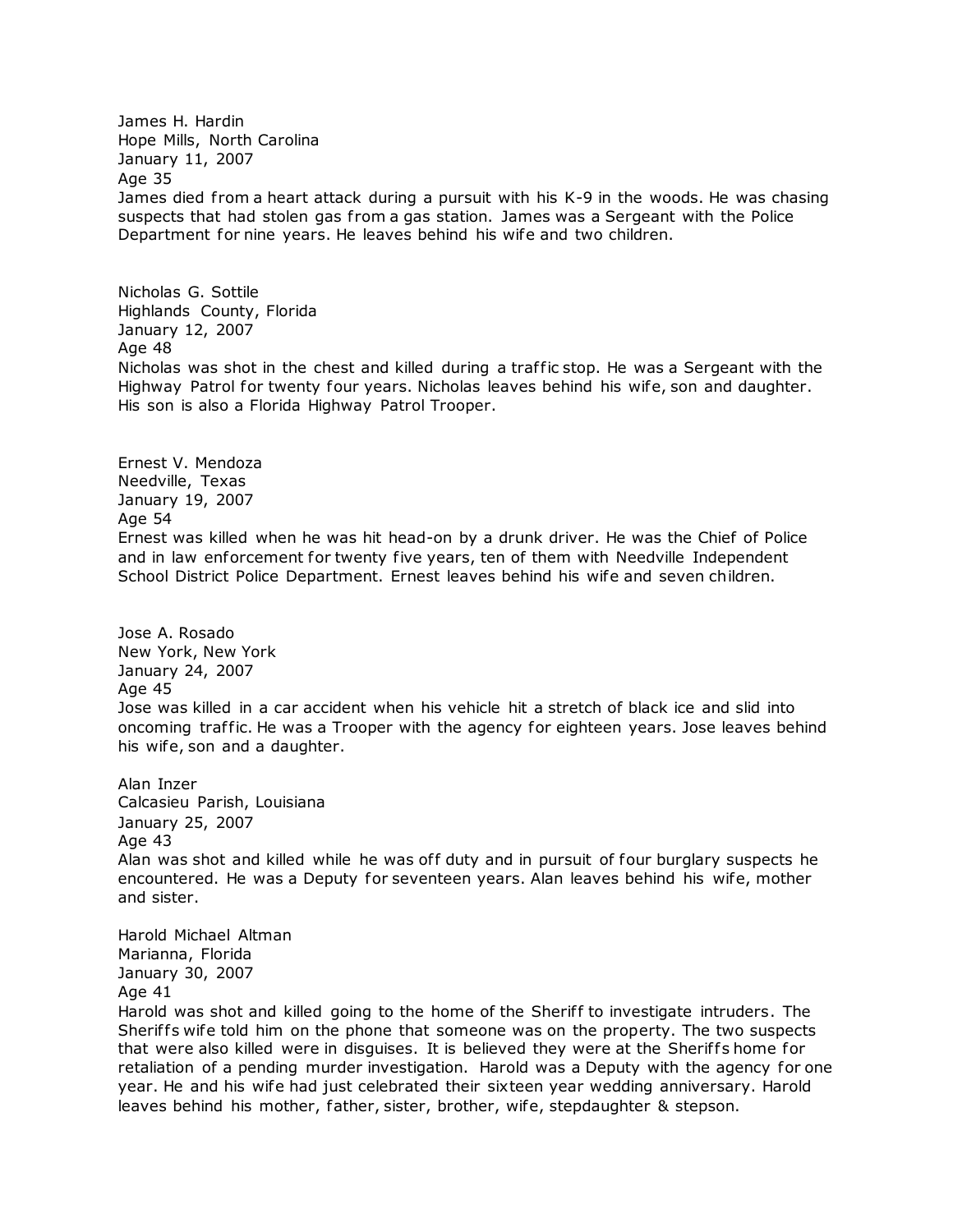Mellie E. McDaniel Marianna, Florida January 30, 2007

Age 51

Mellie was shot and killed at her home. She was on the phone with her husband, who is the Sheriff, reporting intruders following her to their home. A Deputy responded to the call and was also killed. Mellie was a social worker the Jackson County Sheriff's Department with Children & Family Services. She leaves behind her husband, a brother, two sisters, son, two daughters and five grandchildren.

Shawn Joshua Dean (Josh) Williams Old Fort, North Carolina February 1, 2007 Age 23 Josh was killed when his car left the road while he was on the way to assist another officer chasing a burglar suspect. He was with the Police Department for one and a half years. Josh leaves behind his wife, a daughter who is a year and a half old and his parents.

Daniel Browne-Sanchez Honolulu, Hawaii February 10, 2007 Age 27 Daniel was shot several times and killed when an armed robber entered the restaurant he was dining in. Employees of the restaurant attacked the suspect and held him until other of ficers arrived. Daniel was a Deputy with the agency for five years. He leaves behind his mother.

Sean Wissink Des Moines, Iowa February 11, 2007 Age 35 Sean was killed in a car accident, his car left the roadway and overturned. He was on the way to the airport to go to another state to train in weapons of mass destruction. Sean was with the Police Department for nearly ten years. He leaves behind his wife and two children.

Michael Estes Walla Walla, Washington February 14, 2007 Age 35 Michael died from injuries he received a week prior when his car hit a truck carrying drywall joint compound. He was in law enforcement for 4 years being a Corrections Of ficer in 2003 and becoming a Deputy in 2005.

Dexter Holcomb Oxford, Alabama February 16, 2007 Age 46 Dexter was killed when a school bus driver lost control of the bus at the foot of a hill and ran over Dexter as he was directing traffic. Dexter was a Lieutenant and with the Police Department for twenty years.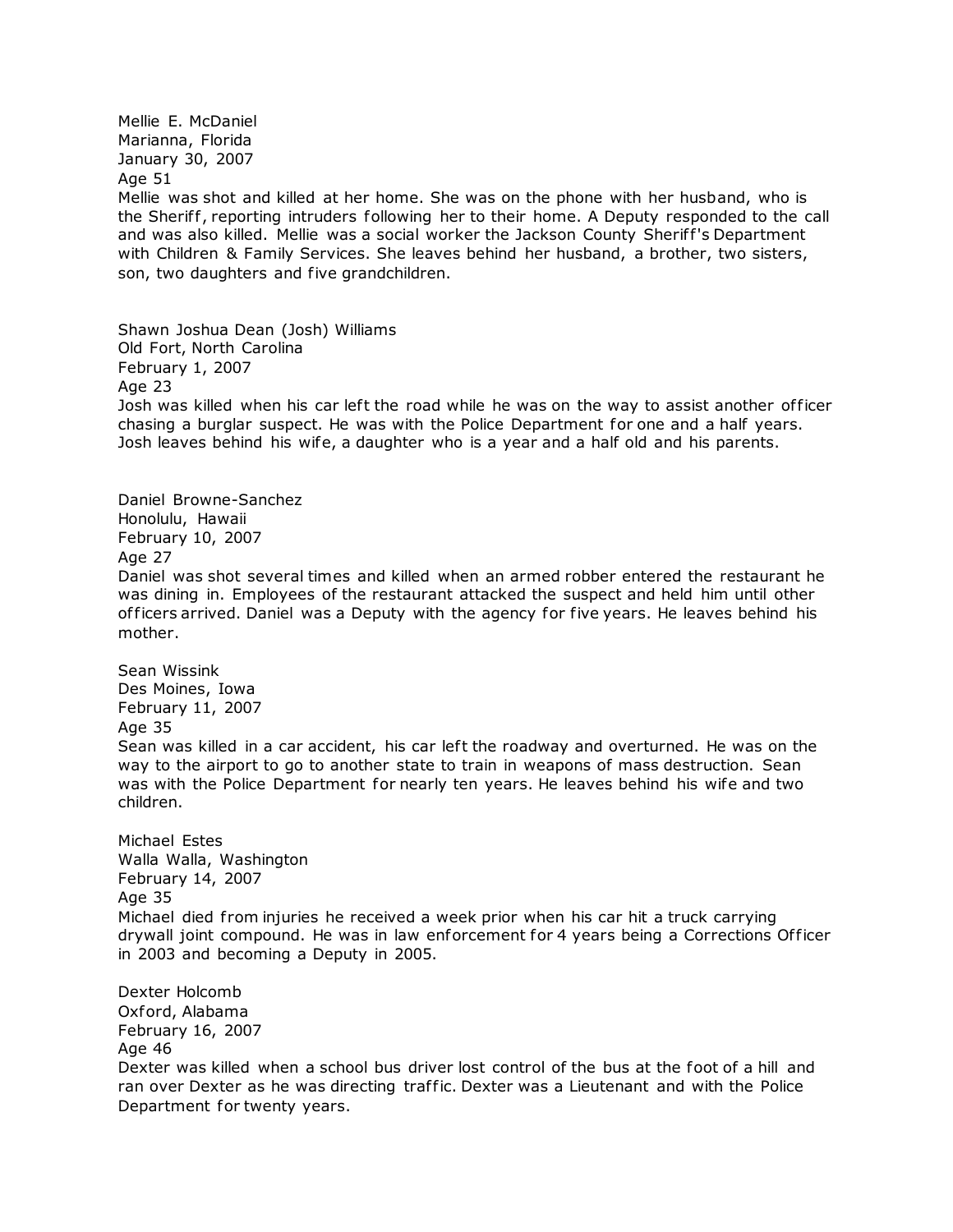Charles J. Callemyn Durham, North Carolina February 17, 2007 Age 33 Charles was killed when he lost control of his car and hit an underpass while en-route to assist in a traffic stop. Charles was with the Police Department for two years and with Duke University PD for six years. He leaves behind his wife and two sons.

Anthony Jon Holly Glendale, Arizona February 19, 2007 Age 24

Anthony was shot and killed by a suspect while he was moving him from one car to another for a fellow officer. He was with the agency for two years. Anthony leaves behind his girlfriend, parents, a sister and four brothers.



Keith Dressel Toledo, Ohio February 21, 2007 Age 35 Keith was shot and killed by a fifteen year old when he tried to approach the boy while he was selling drugs. Keith was a Detective with the Police Department for fourteen years. He leaves behind his wife and two small children.

Brian Coleman Alexandria, Louisiana February 21, 2007 Age 36

Brian died from injuries when his car hit a bridge guard rail while he was on the way to assist another officer in a foot chase. He was a Patrolman First Class with he agency for seven years. Brian leaves behind his three sons, mother and three brothers.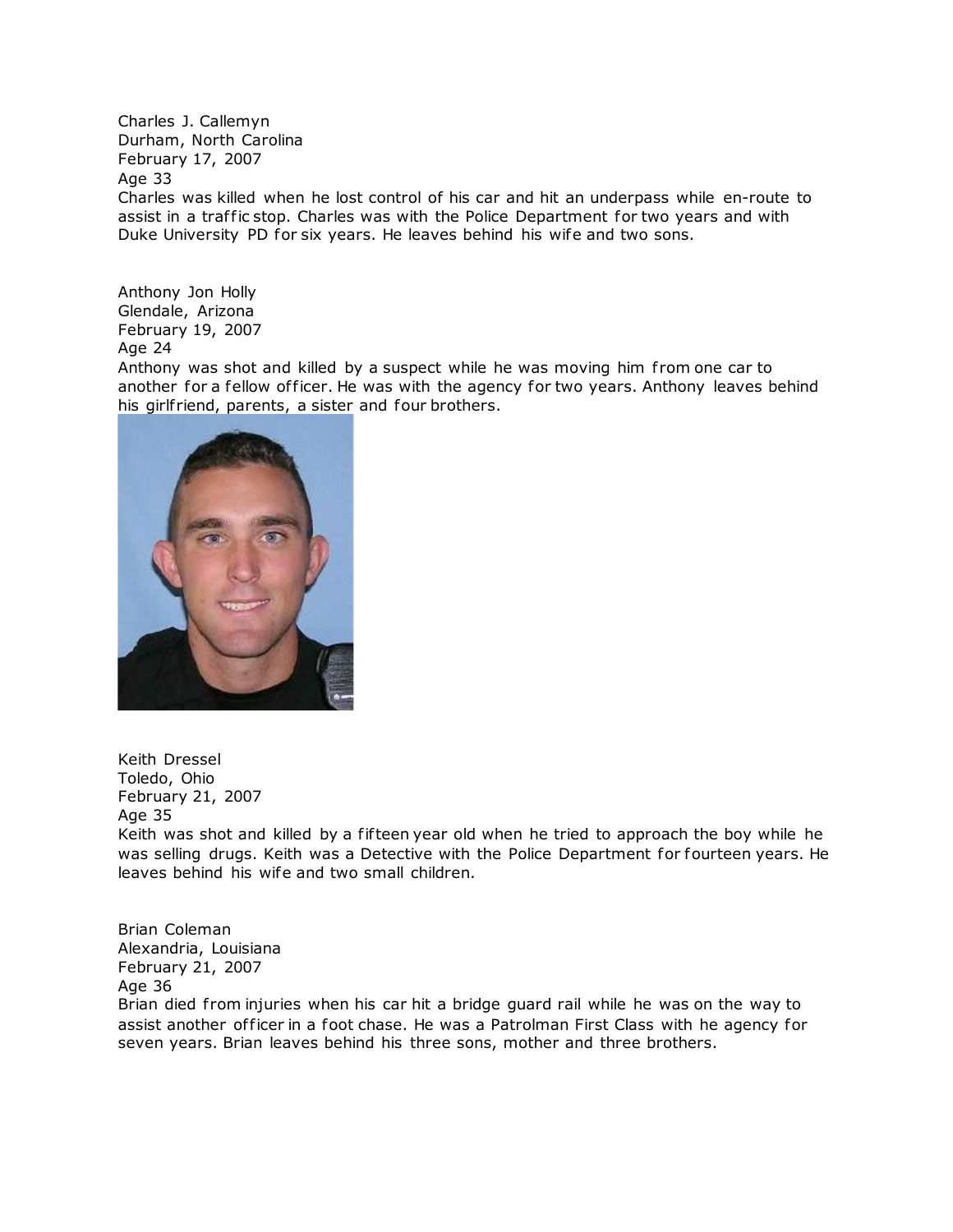Stephen R. Jerabek St. Louis, Missouri February 21, 2007 Age 60 Stephen died of a heart attack after completing a physical fitness test for the agency. He was with the Police Department for thirty years.

Howard J. Plouff Winston-Salem, North Carolina February 23, 2007 Age 41 Howard was shot and killed when he answered a call to assist at a country western bar. Four off duty officers were working a private party and a fight broke out, Howard was shot during the altercation. He was a Sergeant and with the agency for seventeen years.

Howard leaves behind his wife and two daughters.

Kevin Carper Spartanburg County, South Carolina February 27, 2007 Age 39 Kevin was shot twice and killed when he caught up with a suspect he was chasing while trying to pull him over in a vehicle. The suspect fled on foot and upon catching up to him the suspect shot Kevin. He was a Deputy with the agency for twelve years. Kevin leaves behind his wife and three daughters.

Tommaso Popolizio Newark, New Jersey March 3, 2007 Age 33 Tommaso was killed when the SUV he was driving rolled during a pursuit. He was a Sergeant with the department for twelve years. Tommaso leaves behind his wife and four children. Note: Tommaso also has a brother who is also a Newark Police Sergeant.

Phillip Michael Deese Dorchester County, South Carolina March 9, 2007 Age 38 Phillip was killed when a pickup crossed the median and struck him head on. His K9 partner, Sonja, was also killed. Phillip was a Deputy with the agency for seven years. He leaves behind his wife and three children.

Nicholas Pekaro New York City, New York March 14, 2007 Age 28 Nicholas was shot six times and killed when he chased an armed robber who had fired fifteen bullets into the back of an employee at a pizzeria. Nicholas was a Auxiliary Police Officer for four years, they do not carry guns or wear bullet proof vests.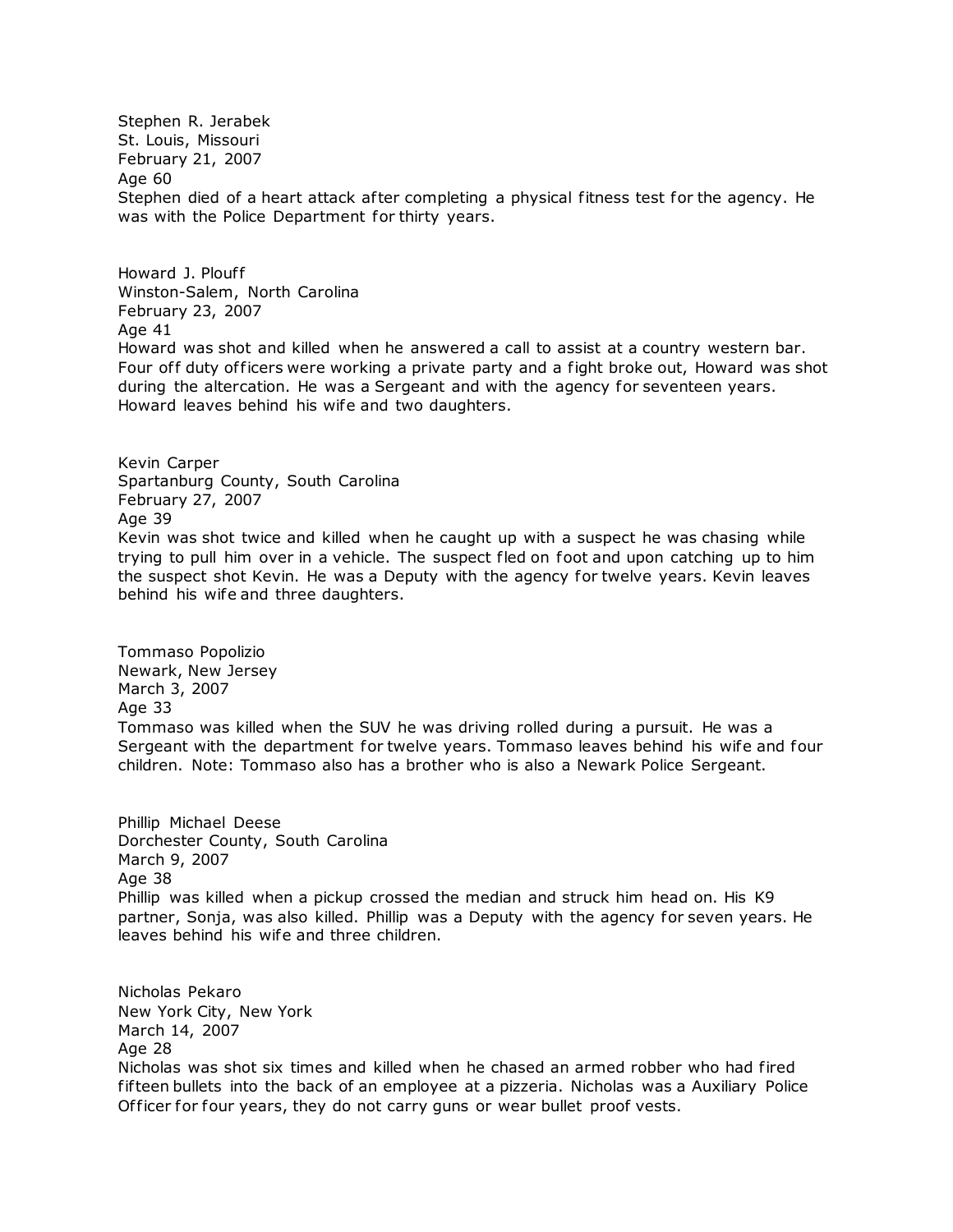Eugene Marshalik New York City, New York March 14, 2007 Age 19 Eugene was shot in the head and killed when he chased an armed robber who had fired fifteen bullets into the back of an employee at a pizzeria. Eugene was a Auxiliary Police Officer for thirteen months.

Todd Holmes Texas Department of Public Safety March 14, 2007 Age 29 Todd was killed when his car was hit by a tractor trailer when he crossed the median to follow another vehicle when his car was broadsided by the truck. He was a Trooper for two years. Todd leaves behind his wife and three young children.

Ramon Nevarez Jr. Border Control, Lordsburg, New Mexico March 15, 2007 Age 23 Ramon died at the scene of a single vehicle rollover. He was an Agent for two years. Ramon leaves behind his wife, mother, sister and a brother (who later joined the agency).

David Tourscher Border Control, Lordsburg, New Mexico March 15, 2007 Age 24 David passed away as a result of a single vehicle rollover accident with a fellow Agent and was flown to a hospital where he died from his injuries the next morning. He was with the Agency for six months. David leaves behind his parents, brother and a sister.

Justin Hurst Wharton County, Texas March 17, 2007 Age 34 Justin was shot and killed by a hunter he was pursuing. The hunter fled in his car while another game warden tried to talk to him about hunting from the roadside. Justin was a Game Warden for five years. He leaves behind his wife, four month old son, parents and his brother. Note: Justin died on his 34th birthday.

Manuel Villegas Riverside County, California March 19, 2007 Age 33 Manuel was killed en-route to a domestic disturbance call when another vehicle crossed into his lane. He was a Deputy Sheriff for a year and a half. Manuel leaves behind his wife and three children.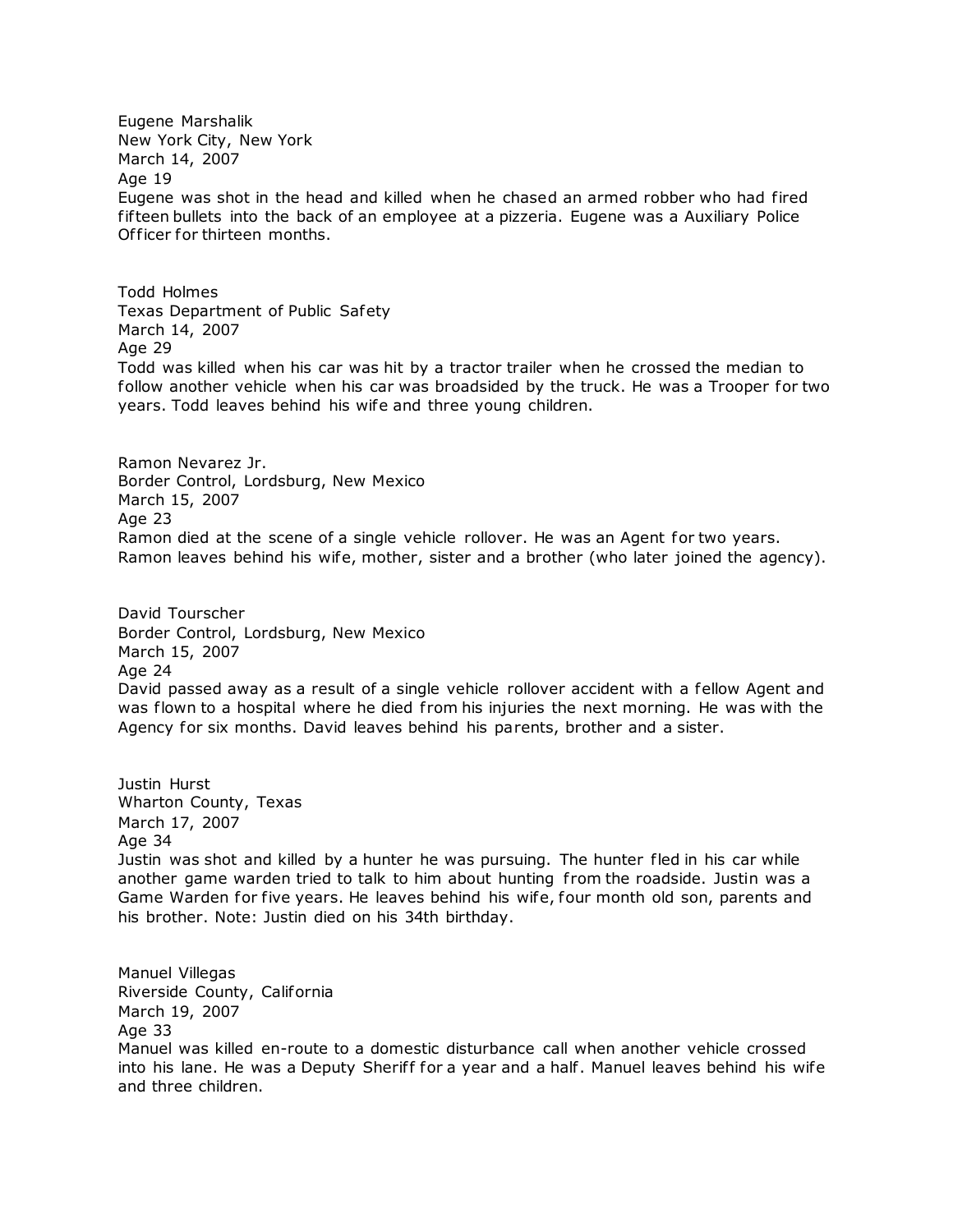Eric Sikes Richmond County, Georgia March 21, 2007 Age 24 Eric was killed when his car struck a tree. He was a Deputy Sheriff for two years. Eric leaves behind his wife and a daughter.

Mark Timothy Nix Dallas, Texas March 23, 2007 Age 33 Mark was shot three times and killed while pursuing a suspect wanted for a murder two days prior. He was a Senior Corporal with the Police Department for seven years. Mark leaves behind his fiancé, parents and a sister.

Daniel C. Martinez Fort Smith, Arkansas March 23, 2007 Age 33 Daniel was shot in the head and killed while attempting to assist a mother retrieving her child from her estranged boyfriends, brothers home. When the boyfriend was arrested the brother answered the door, closed it on the of ficer and came back with a hand gun shooting Daniel. He also shot the mother three times as she ran from the home. Daniel has been in law enforcement for a total of twelve years and with Poteau, Panama, Shady Point and Wister Police Departments in Oklahoma. He joined Fort Smith on July 3, 2006. Daniel leaves behind his wife and five children.

Lonnie Wells Moncks Corner, South Carolina March 25, 2007 Age 40 Lonnie was shot and killed while answering a call to a domestic disturbance. He arrived at the same time another of ficer did and both were shot, the other of ficer also died. See Marcus Stiles memorial below.

Ronald Gill United States Coast Guard - Puget Sound, Washington March 25, 2007 Age 26 Ron was killed when he was ejected from his patrol boat while conducting maritime. He was a reservist with the Coast Guard for four years and as a Coast Guardsman was assigned to Maritime Safety and Security Team Anchorage. Ron leaves behind his wife, parents, and a brother.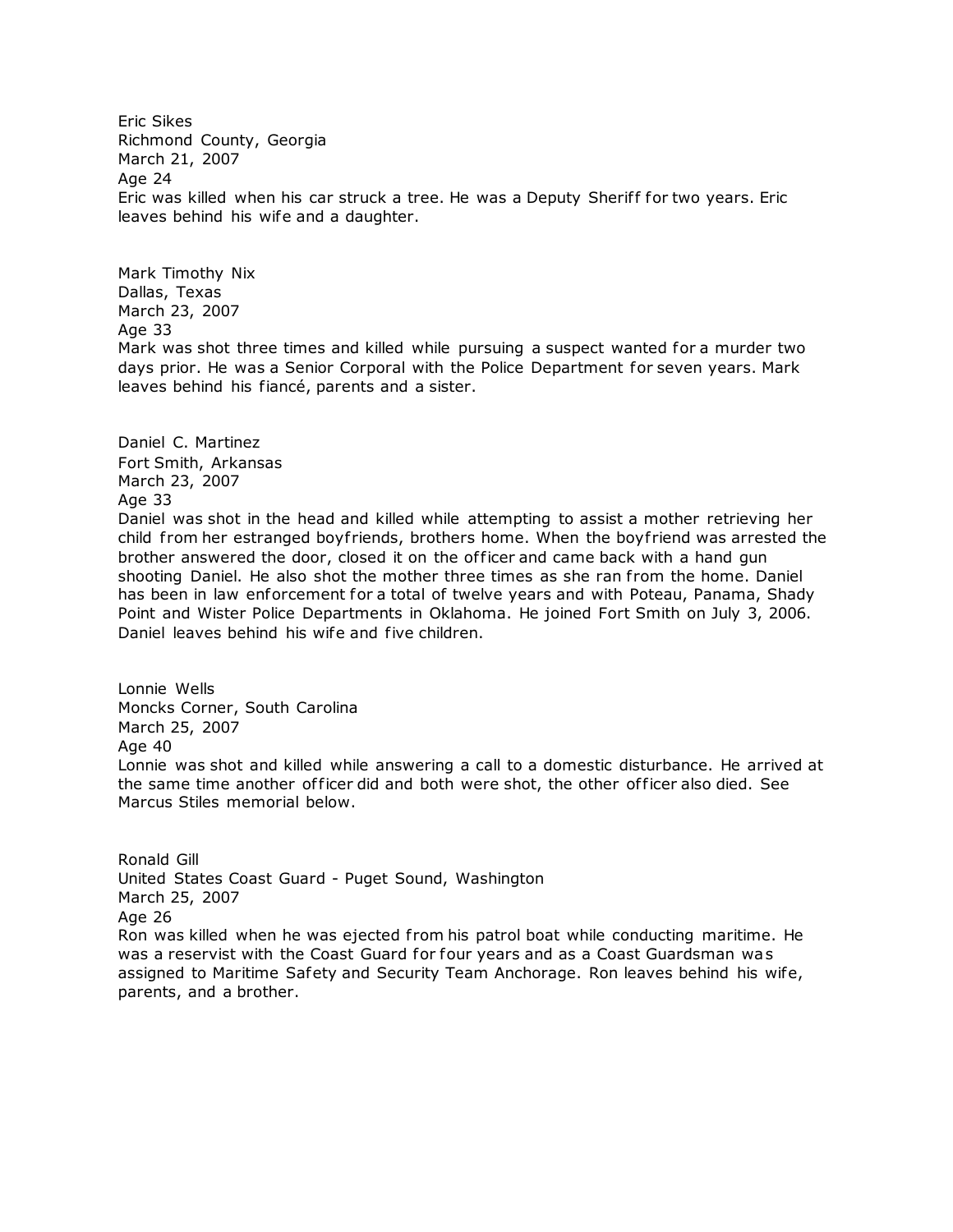Doug Byrne Aurora, Colorado March 26, 2007 Age 37 Doug was killed when a car stopped immediately in front of him while he was en-route to a medical emergency call. He tried to avoid hitting the car and was ejected from his car when it rolled. Doug was with the Glendale Police Department for 6 years and currently with Aurora for three years.

Marcus Stiles Moncks Corner, South Carolina March 26, 2007 Age 26 Marcus was shot while answering a call to a domestic disturbance. He arrived at the same time another of ficer did and both were shot. Marcus, who was a Corporal with the Department, died one day after he was shot. See Lonnie Wells memorial above.

Sean Clark Charlotte-Mecklenburg, North Carolina April 1, 2007 Age 34 Sean was shot and killed when he got into a struggle with a suspect while answering a call to a domestic disturbance. Sean was with the department for one year. He leaves behind his pregnant wife and two year old son.

Jeffrey Shelton Charlotte-Mecklenburg, North Carolina April 1, 2007 Age 35 Jeffrey was shot and killed when he got into a struggle with a suspect while answering a call to a domestic disturbance. Jeffrey was with the department for six years. He leaves behind his wife.

Ronnie K. Jones Barren County, Kentucky April 2, 2007 Age 58 Ronnie was killed when a semi-truck crossed into his lane, hitting his car. He had just been elected Constable four months prior. Ronnie leaves behind his wife, two daughters, a sister, five grandchildren and a great grandchild.

Jason Lee Saunders Campbell County, Virginia April 3, 2007 Age 24 Jason was killed when he lost control of his car during a pursuit of a suspect and hit a tree. He was a Deputy Sheriff with the agency for three years.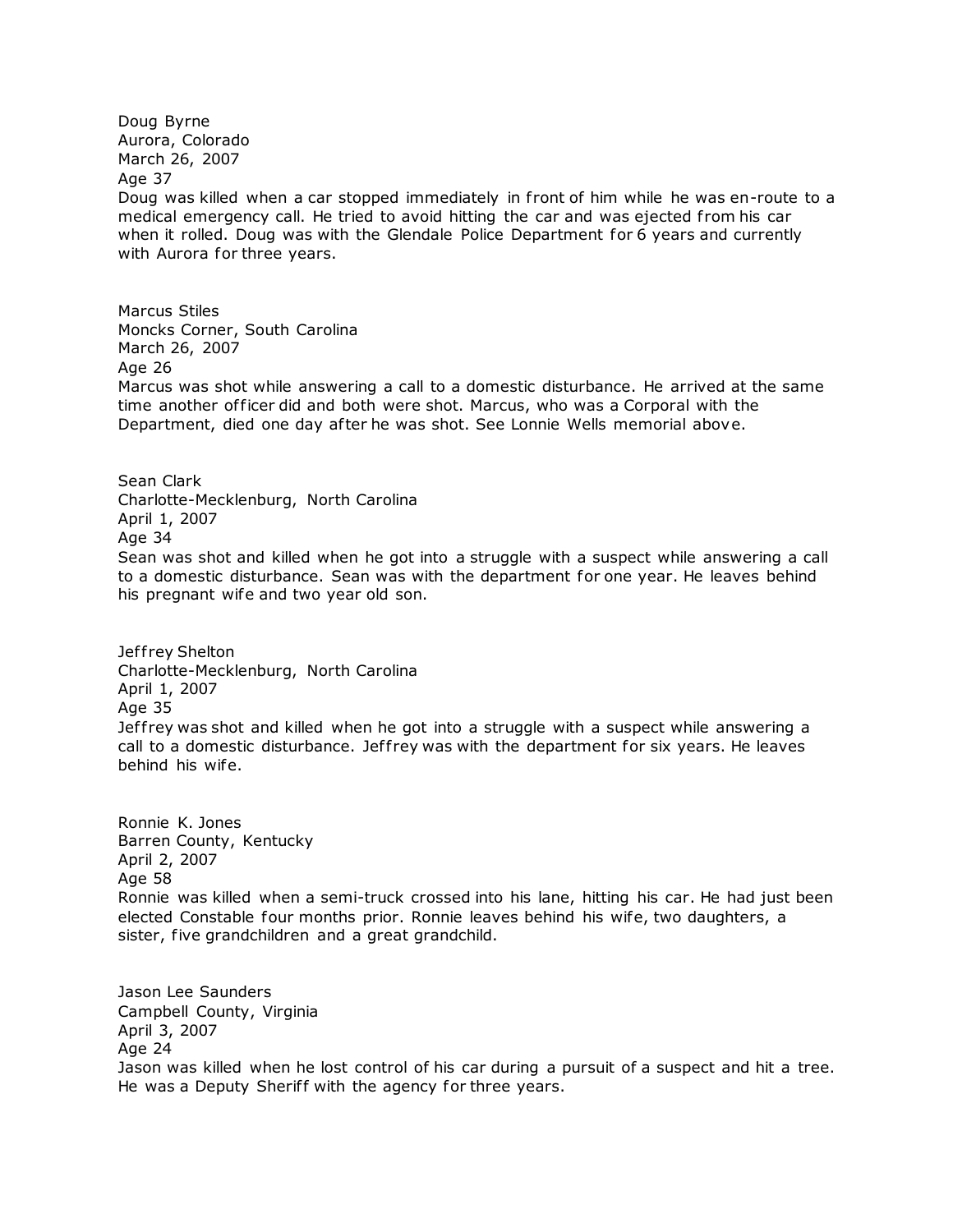Corey Dahlem Gainesville, Florida April 4, 2007 Age 45 Corey was killed from injuries when he was hit by a truck while assisting in controlling traffic after a college basketball game. He was a Lieutenant with the Police Department for twenty two years. Corey leaves behind his wife, son and daughter.

Barry Lee Bush Readington, New Jersey April 5, 2007 Age 52 Barry was accidentally shot in the neck and killed by a fellow Federal Bureau of Investigations agent during a surveillance of bank robbers in the area. Barry was a Special Agent with the agency for twenty years. He leaves behind his wife and two children.

Thomas Devlin Boston, Massachusetts April 6, 2007 Age 51 Thomas died from extensive injuries to his lung when tear gas was left off in a dorm on college campus in '88 and ten years later being exposed to smoke when he once again was assisting in evacuation procedures. He retired in 2004, Thomas was with the Boston college Police Department for twenty one years. He leaves behind his wife, daughter, mother, father, brother and two sisters.

Stuart Cohen Hastings, New York April 8, 2007 Age 38

Stuart died from a mystery ailment the contacted during two drug raids of a heroin stash house. Stuart was a senior investigator for the Westchester District Attorney's Office. He was also a volunteer Hastings firefighter and a karate instructor. He worked for the Hastings and Metro-North police departments before joining the District Attorney's Office. He leaves behind his wife and two young daughters ages six and four. "Laughter and love," "Stu embodied those two words.".

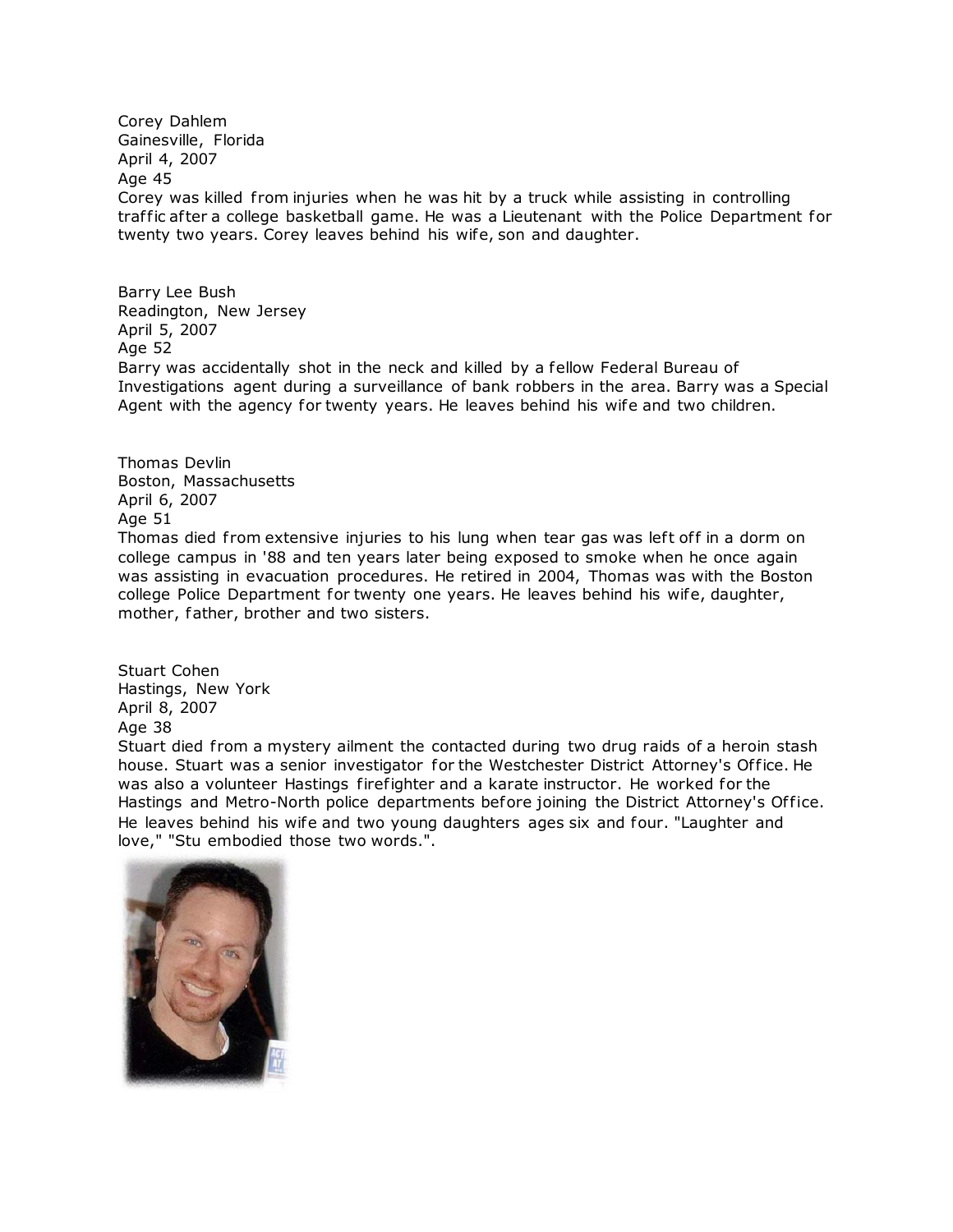Wayne Pitt District of Columbia April 10, 2007 Age 57

Wayne died from injuries he received when he got out of his car while it was still in gear to assist in stopping a motorcycle go through a funeral procession. When he jumped back in the car he was dragged trying to stop it until it hit a tree. Wayne was with the department for four years and previously with North Carolina Police Department for twenty years.

Robert Winget Ripon, California April 10, 2007 Age 57 Robert died from injuries in an ATV accident while patrolling a river area. He was with the agency for three years. Robert also served with L.A.P.D. for twenty years and Stanislaus County Sheriff's Department for 14 years. a total of thirty seven years in law enforcement. He leaves behind his wife, son, and three daughters.

Thomas Lindsey Utica, New York April 12, 2007 Age 32 Thomas was shot and killed while approaching a vehicle he pulled over for a traffic violation. He was with the agency for five years. Thomas leaves behind his parents and two siblings.

Delmar Teagan Tallahassee, Florida April 13, 2007 Age 32 Delmar was killed when another driver went into his lane hitting his car. Delmar was a Lieutenant with the Florida Fish and Wildlife Conversation Commission in Lakeland for ten years. He leaves behind his pregnant wife, two sons, his father and two sisters.

Andrew Esparza Irving, Texas April 13, 2007 Age 26 Andrew was killed when his car hydroplaned and hit a light pole on the way to assist another officer. He was with the department for two years. Andrew leaves behind his mother, father, sister and two brothers. Note: Andrew has a brother whom is also with the department.

Jason Campbell Greenville, North Carolina April 14, 2007 Age 35 Jason was killed when a truck hit the car he and another of ficer were in. Jason was with the department for five years. He was previously with the Pitt County Sheriff Department for five years. Jason leaves behind his wife, daughter and son.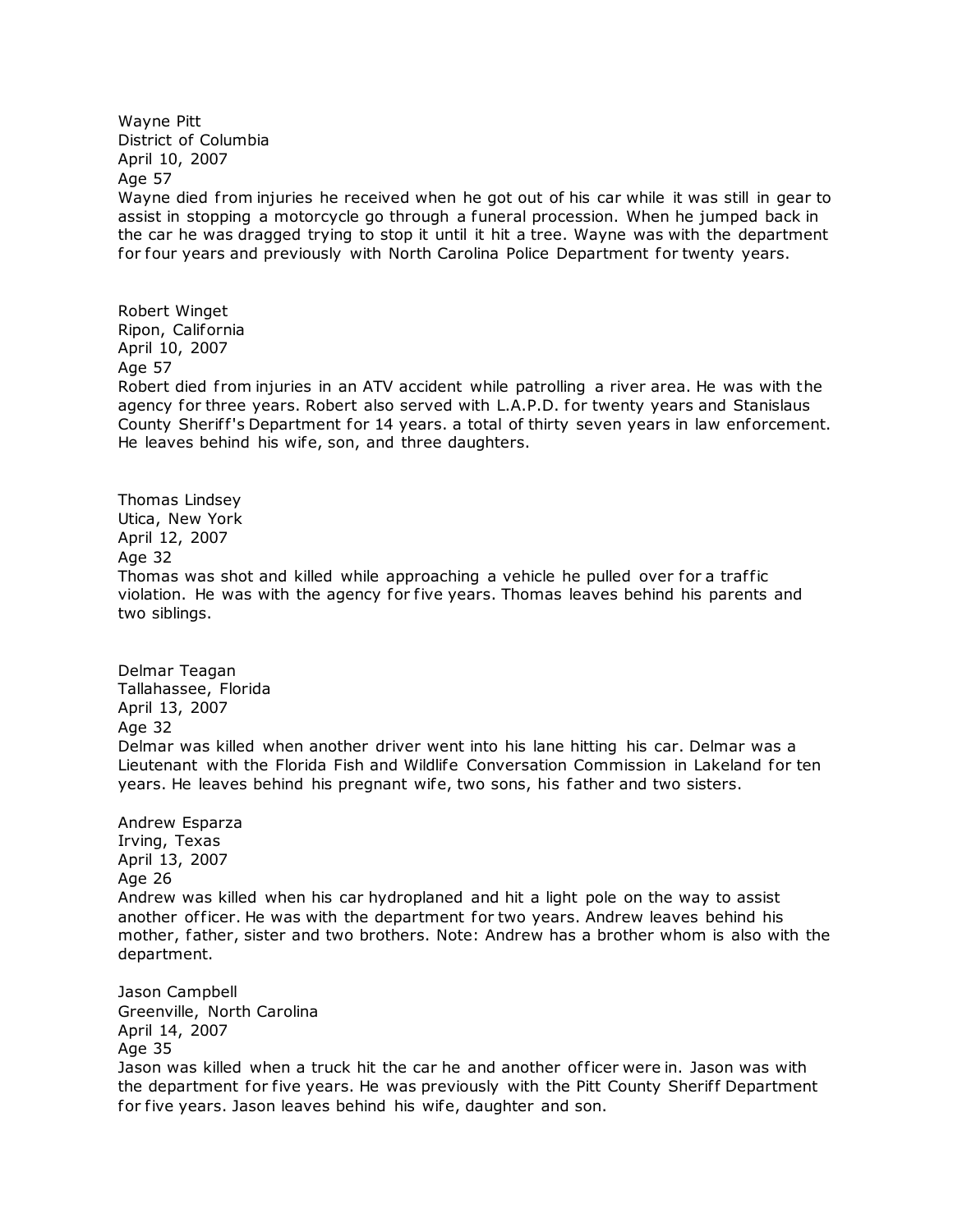Mike Stegner Hernando County, Florida April 18, 1979 April 13, 2007 Age 28 Mike was killed when his car hit a tow truck that had its lights off. He was turning left and didn't see it. Mike was a Deputy with the Sheriff Department for five years.



Philip A. Rodriguez Mohave County, Arizona April 21, 2007 Age 21

Phillip was killed when his car rolled and he was injected. He was a Deputy Sheriff for four months and previously a.

Corrections Of ficer with the same agency. Philip leaves behind his fiance, mother, father and two sisters.

Nick S. Polizzotto South Bend Indiana April 24, 2007 Age 34 Nick was shot and killed during an altercation with a suspect while responding to a call of shots fired. He was a Corporal with the Police Department for nine years.

David Brinkerhoff Albany, New York April 25, 2007 Age 29 David was killed when he was accidentally shot by a fellow of ficer during a manhunt for a suspect that had shot at a Trooper the following day. David was a Trooper with the NYS Police Mobile Response Team for eight and a half years. He leaves behind his wife and baby daughter.

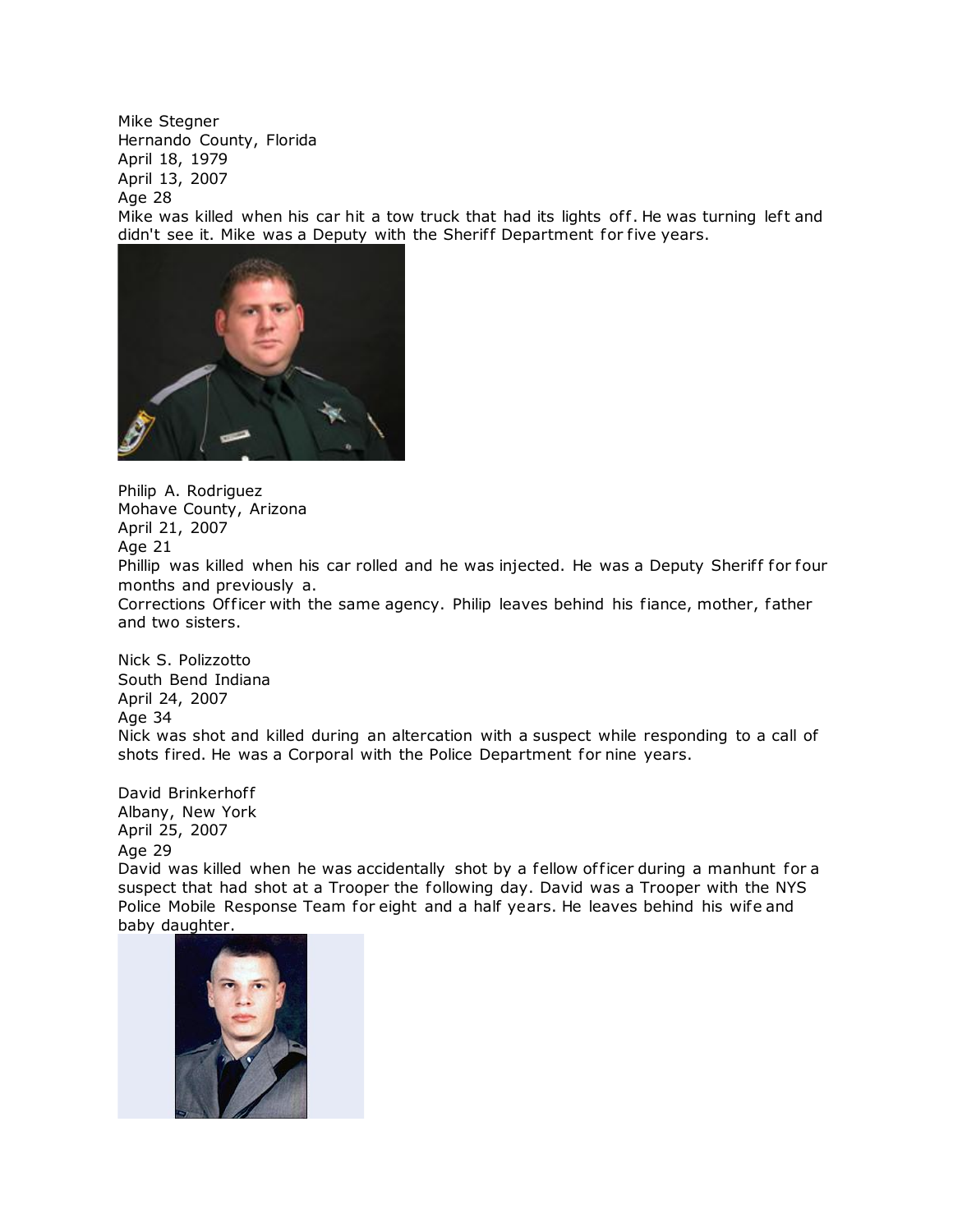Clinton B. Thrasher Hidalgo County, Texas April 25, 2007

Age 32

Clinton was killed when the plane he was flying in crashed while assisting Border Control looking for a smuggler. Clinton was an Air Interdiction Agent with Homeland Security and in law enforcement for ten years. He leaves behind his wife and two children.



Luke T. Hoffman Montgomery County, Maryland April 26, 2007 Age 24 Luke died from injuries he received the day before when another officers' car struck him during a foot pursuit. Luke had been with the Police Department for one year.

Lisa Beaulieu Beaumont, Texas April 27, 2007 Age 36 Lisa was hit and killed by a drunk driver as she was standing on the side of another vehicle asking questions about a previous accident. She was with the Police Department for ten years, six as an officer and four years being a dispatcher. Lisa leaves behind her parents.

Eric Smith Coffee County, Georgia May 1, 2007 Age 27 Eric died from injuries he received in a car accident while he and another officer were on the way to assist another of ficer. He was a Sergeant with the agency for five years.

Raul V. Gama Los Angeles County, California May 1, 2007 Age 43 Raul was killed when a drunk driver hit the van that he was doing surveillance in. Raul was a Deputy with the agency for twenty years. He leaves behind his mother, wife and four children.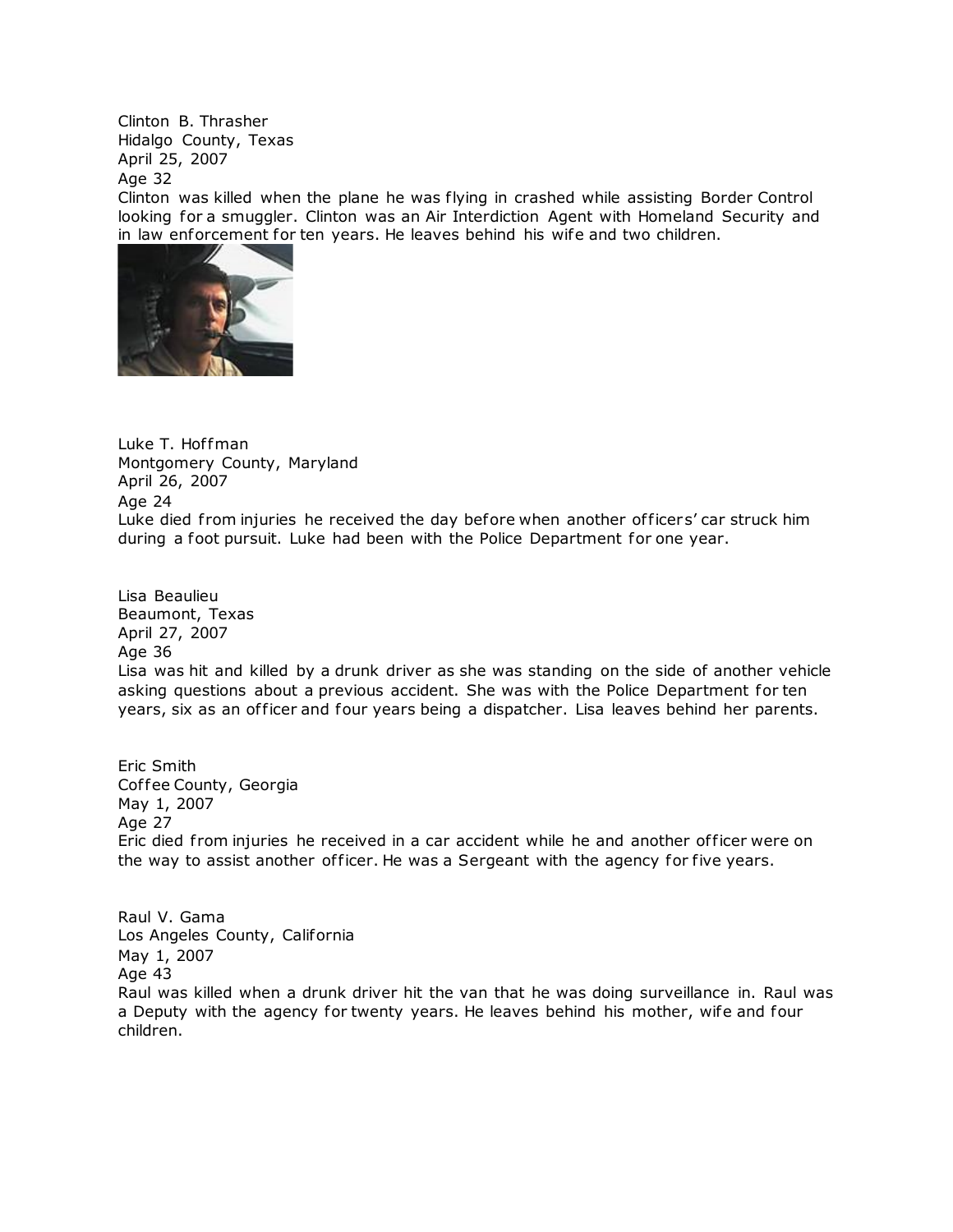Alan Christopher Silver Rocky Mount, North Carolina May 2, 2007 Age 23 Alan died four days after getting injuries in a car accident when his car hit another at an intersection on the way to a robbery call. He was with the agency for one year. He leaves behind his parents, brother and girlfriend.

David Young Florence, Alabama May 3, 2007 Age 46 David was killed when he was driving his motorcycle and a car pulled out in front of him. He was with the Police Department for fourteen years. David leaves behind his wife and two children.

Al Suarez Boston, Georgia May 4, 2007 Age 60 Al was accidentally shot by a fellow officer while the officer was cleaning his gun and reloading it. Al was once the agencies Police Chief, a jailer with Thomas County Sheriff Of fice and with Georgia Corrections. He leaves behind his wife and four children. Note: Als wife, who is a dispatcher with the agency was on duty when the accidental shooting took place.

Robert (Tim) Buckman Macksville, Kansas May 8, 2007 Age 46 Tim was killed when the car he was driving was caught up in a tornado and thrown hundreds of yards. He was with the Police Department for five years. Tim leaves behind his parents, wife, two sons, two daughters, sisters and six grandchildren.

Bruce McKay Franconia, New Hampshire May 11, 2007 Age 48 Bruce was shot four times and ran over with a car by a suspect that he had previous altercations with. Bruce was a Corporal and with the agency for twelve years.

Richard Goldstein Niland, California May 11, 2007 Age 37

Richard drowned in a canal. His K9 partner was found near the car and was wet, it looked like he attempted to help Richard get out of the canal. Richard was a Border Patrol Agent for five years. He leaves behind his parents, wife and two stepsons. Note: Richard also leaves behind a granddaughter, who was born the night before he died.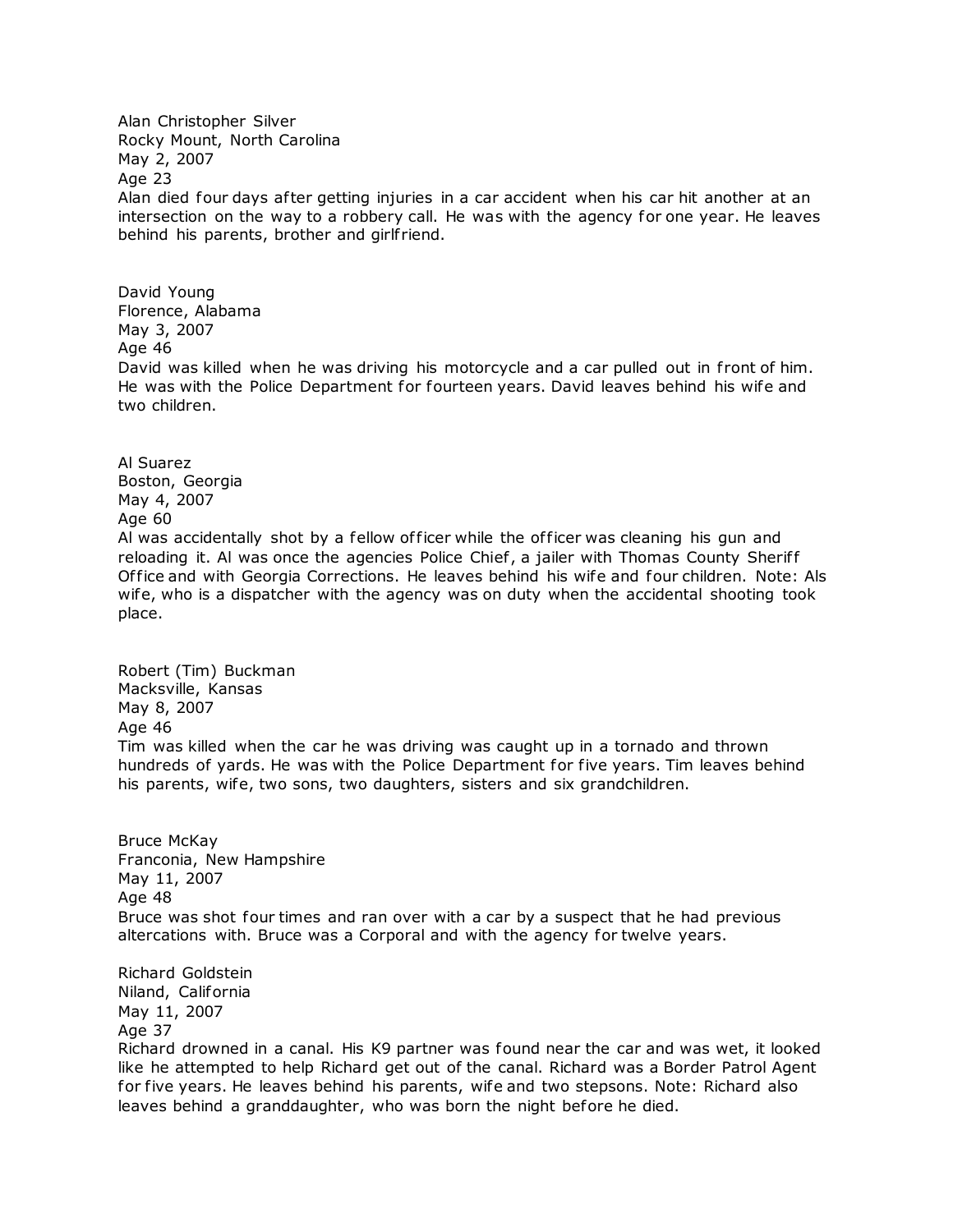Shad Nicks Omaha, Nebraska May 14, 2007 Age 36 Shad was killed when a vehicle hit his motorcycle head on by a drunk driver as he w as driving down the highway. He leaves behind his wife and three children, the youngest being three weeks old.

William Pressler Lakewood, New Jersey May 14, 2007 William was killed when his car hit a tree while he swerved to avoid hitting a deer. He was with the Police Department for six years. William leaves behind his wife.

Frank Fabiano Jr. Kenosha County, Wisconsin May 16, 2007 Frank was shot and killed when he approached a vehicle at a traffic stop. He was a Detective with the Sheriff Department for eighteen years. Frank leaves behind his wife and daughter.

Paul Steven Habelt Payne Springs, Texas May 17, 2007 Age 63 Paul was shot and killed shortly after attending a Memorial Service for National Law Enforcement Week. He was answering a call to a domestic disturbance when he was shot.

Tony Price Ogburn Payne Springs, Texas May 17, 2007 Age 61 Tony was shot and killed shortly after attending a Memorial Service for National Law Enforcement Week. He was answering a call to a domestic disturbance when he was shot.

Lee Newbill Moscow, Idaho May 19, 2007 Age 48 Lee was shot and killed while running to the courthouse to assist other officers when a man intentionally shot into an emergency dispatch center. Lee was with the Police Department for six years. He leaves behind his wife, son and two daughters.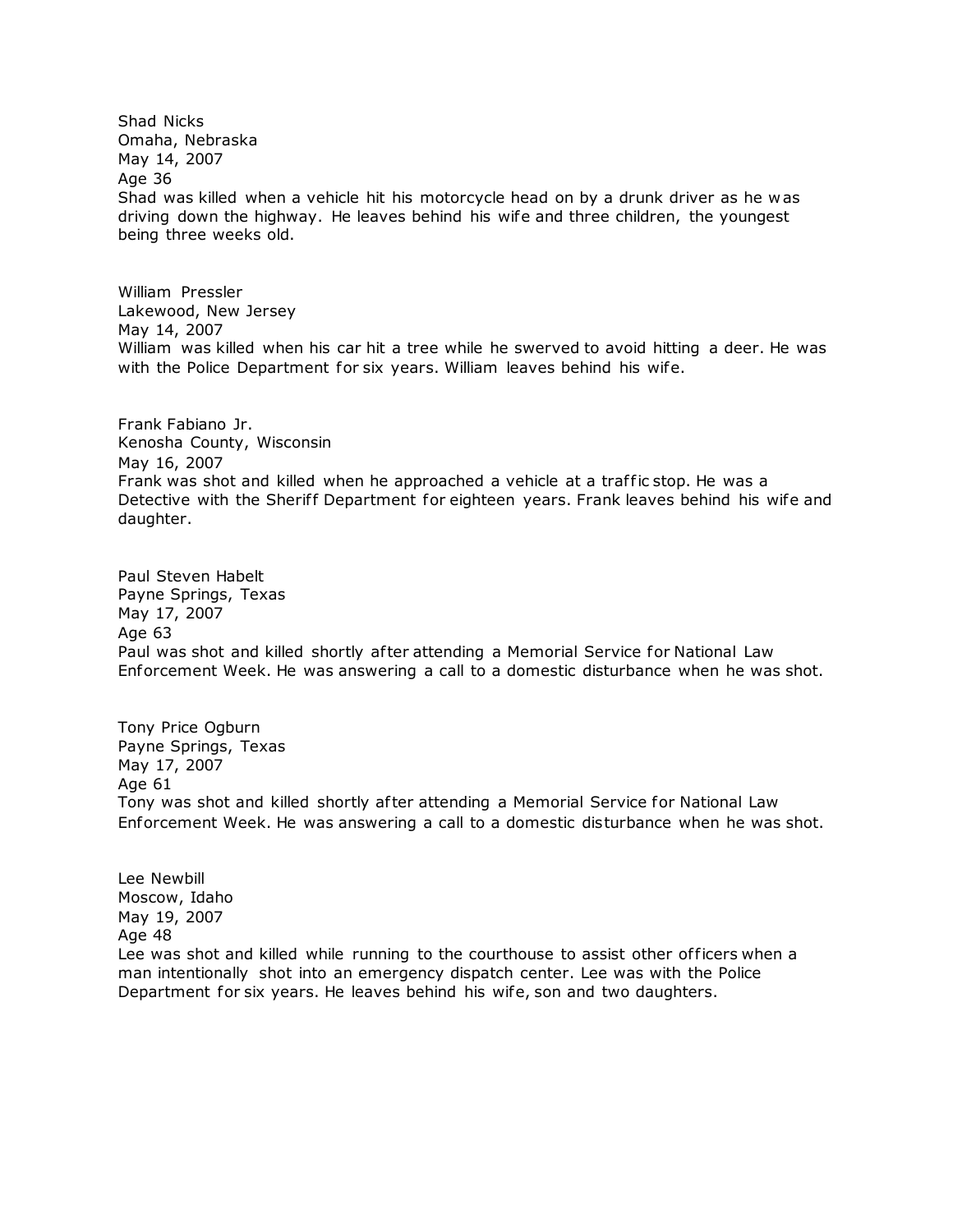Marvin Jerome Scarlett Henry County, Georgia May 20, 2007 Age 42 Marvin was killed when his car ran into the back of a delivery truck that had stopped for an accident. He was with the Henry County Sheriff's Office for five years, previously with Miami-Dade, Florida, Department of Corrections and Rehabilitation for ten years. Marvin leaves behind his wife and four children.

David Poling Gallipolis, Ohio May 22, 2007 Age 32 David drowned after following a suspect into the Ohio river. The suspect had run away from a traffic stop. David was with the Municipal Court and previously worked with Gallipolis Police Department and Gallia County Sheriff's Office. He leaves behind his wife and two children.

José Fontañez-Correa Puerto Rico May 22, 2007 Age 34 José was shot and killed attempting to arrest a suspect in an area known for drug dealing. He with the Police Department for eight years. José leaves behind his wife and three children.

Robert Smith San Elizario, Texas May 22, 2007 Age 46 Robert was killed when the helicopter he was flying in crashed. He was a Agent for Customs and Border Protection and in law enforcement for sixteen years. Robert leaves behind his wife and mother.

Michael J. Slusark Edwardsville, Pennsylvania May 26, 2007 Age 50 Michael died while in the hospital. His law enforcement profession began as a part-time patrolman in Avoca Borough and he was hired full-time by the Edwardsville Police Department in 1985. He served as a patrolman for six years before being promoted to Sergeant in 1991. In 2004, Michael was named Chief of Police for the Edwardsville Police Department and held that position until his death. He leaves behind is wife, son, daughter, sister and two brothers.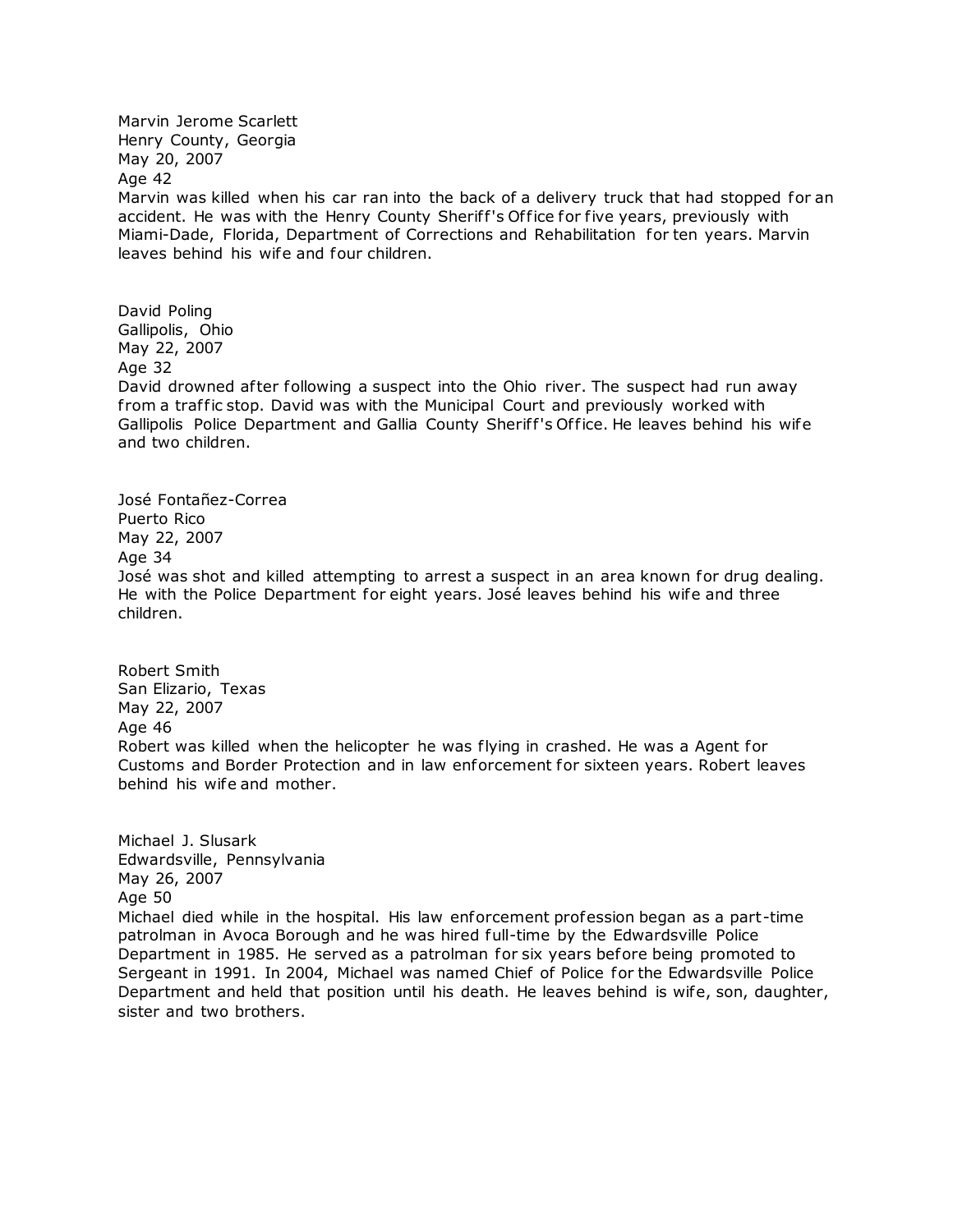Jason West Cleveland Heights, Ohio May 26, 2007 Age 31 Jason was shot and killed while responding to a disturbance call. He was a Police Officer with the department for seven years. Jason leaves behind his parents and his sister.

Teyran (Ty) Patterson Fort Worth, Texas May 26, 2007 Age 28

Ty drowned in the Paluxy River in Texas when he was trying to recover the body of someone who had drowned. Ty was a Warden with the Texas Parks and Wildlife for two years. He leaves behind his parents.



Jeff McCoy Abilene, Texas June 5, 2007 Age 40

Jeff was killed in a car accident when a car crossed into his lane and he hit a utility pole. He was with the Police Department for eighteen years. Jeff leaves behind his wife and two [year old daughter.](http://www.copadorer.com/memorials/2007.html#thumb)

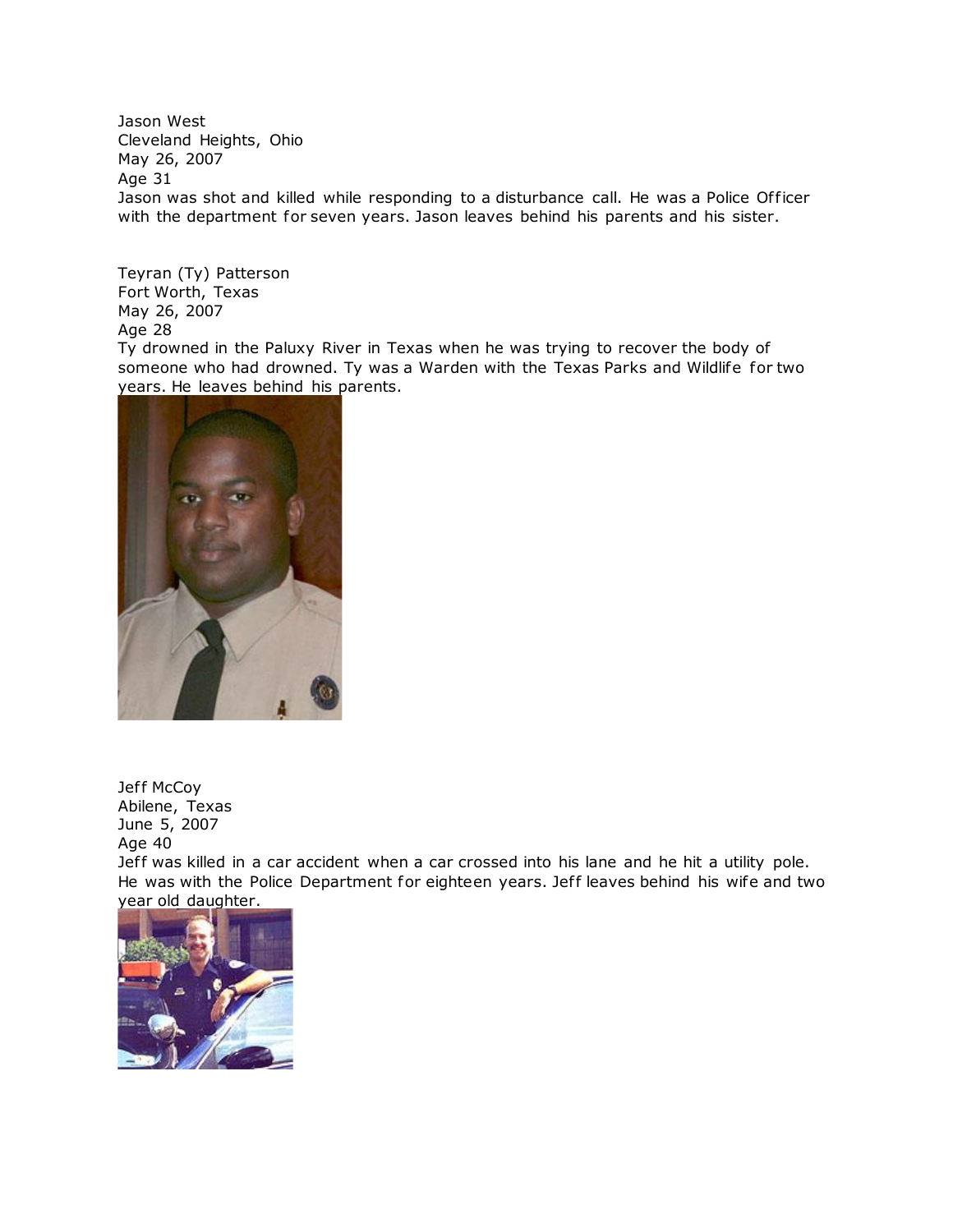Ryan Balmer Kirkuk, Iraq June 5, 2007

Age 33

Ryan was killed when he was hit by an explosive in Iraq. He was a Special Agent. Ryan leaves behind his wife, eleven year old son and two daughters.



Matthew Kuglics Kirkuk, Iraq June 5, 2007 Age 25

Matthew was killed when he was hit by an explosive in Iraq. He was a Special Agent. [Matthew leaves behin](http://www.copadorer.com/memorials/2007.html#thumb)d his parents.



Hilery A. Mayo Jr. St. Tammany Parish, Louisiana June 9, 2007 Age 32

Hilery was killed when he lost control of his car, went into a ditch and hit a tree. He and another Deputy were on the way to an emergency call. Hilery was a Deputy with the agency for ten years. He leaves behind his mother, wife, sister and a brother.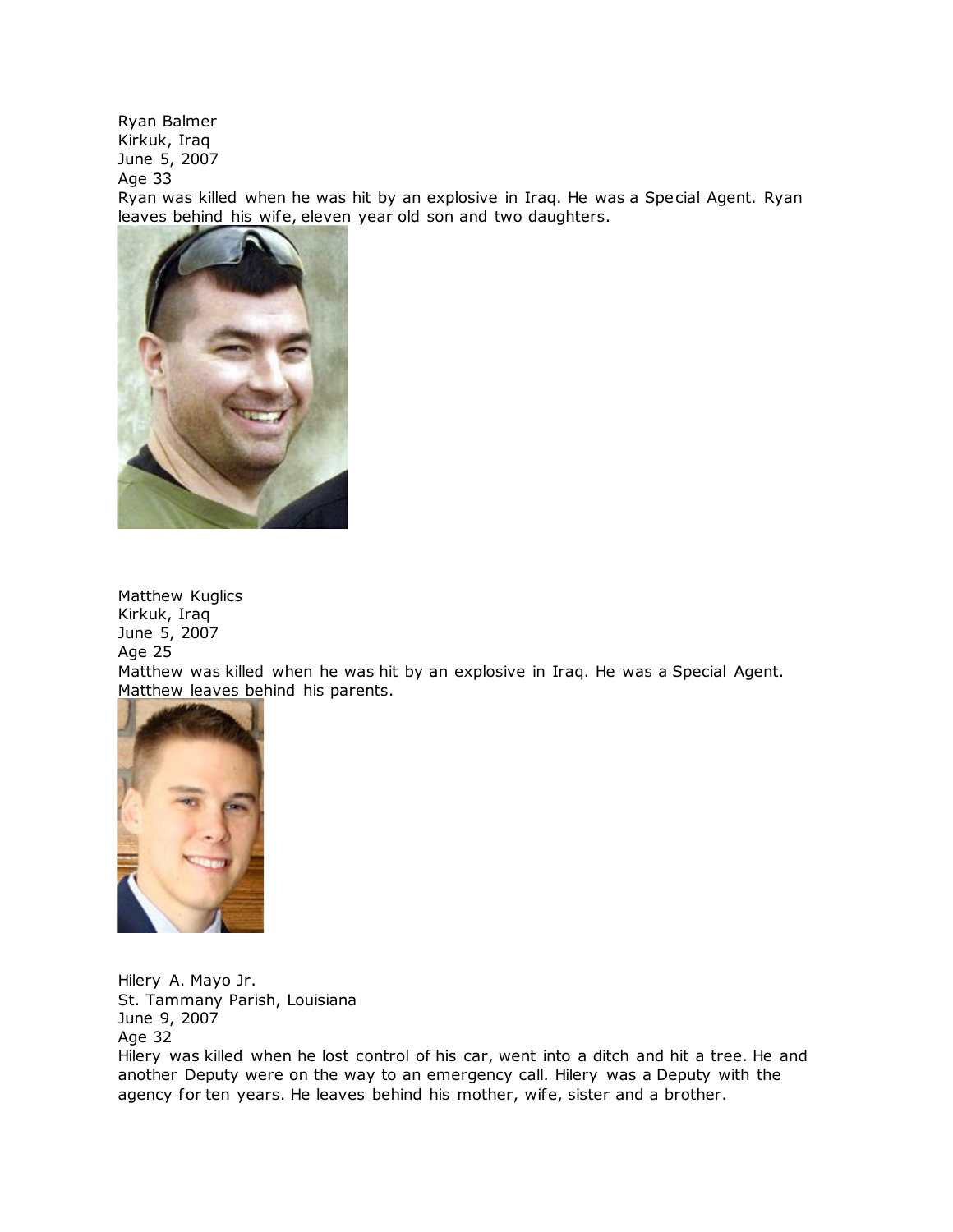Robert Franklin Dickey Imperial County, California June 10, 2007 Age 37 Robert died from injuries when his tire exploded and he lost control of his car. He was an of ficer with California Highway Patrol for five years. Robert leaves behind his wife and a one year old son.

Sidney Trepagnier Jr. New Orleans, Louisiana June 10, 2007 Age 50 Sidney was killed when the s.u.v. he was driving hit a ditch. He was a Police Officer for twenty six years. Sidney was off duty at the time of his death.

Linden (Beau) Ramier St. Tammany Parish, Louisiana June 13, 2007 Age 35 Beau was killed when a pine tree fell on his patrol car. He was in the funeral procession for Hilery when it happened. Beau was a Corporal with the agency for ten years.

Randy Lacy Clay City, Kentucky June 13, 2007 Age 55 Randy was shot in the back of the head and killed by a suspect that he had cuffed his hands in the front instead of behind the body in his patrol car. Randy was in law enforcement for twenty three years and was Chief of Police for three years.

Christopher Mirabal Alamorgodo, New Mexico June 13, 2007 Age 34 Christopher was killed when his motorcycle hit a curb, then struck a trailer parked in the road. He was a Patrolman with the State Police for nine years. Christopher leaves behind his wife, daughter and a son.

Kelly James Fredinburg Marion County, Oregon June 16, 2007 Age 33

Kelly was killed when another car hit his car while he was on the way to assist on a call. He was a Deputy with the agency for ten months and previously six years with Polk County. Kelly leaves behind his wife and two daughters.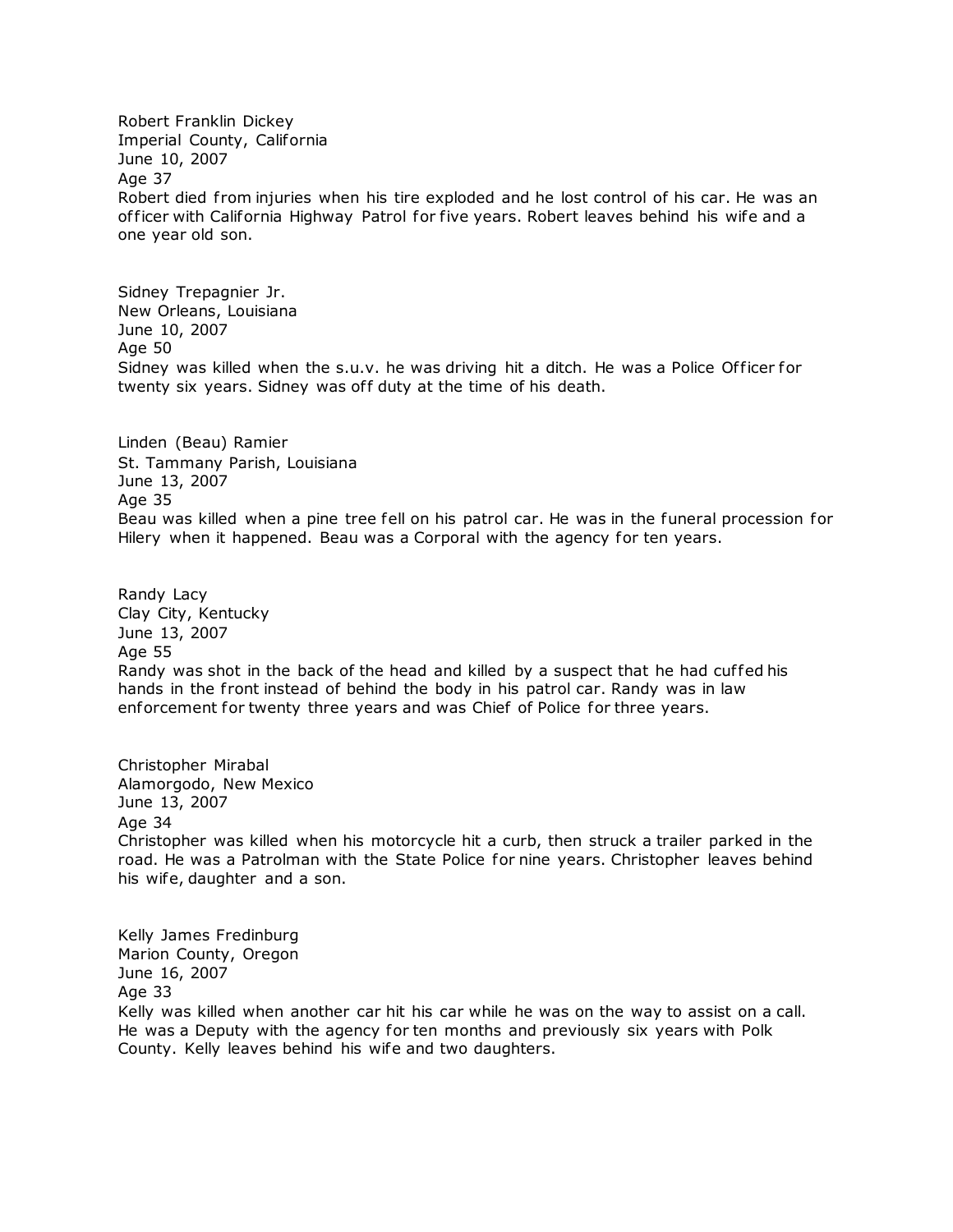Scott Wheeler Howard County, Maryland June 18, 2007 Age 32 Scott died from injuries he received when he was hit by a car that had been flagged down by other of ficers for speeding. He was a police of ficer with the agency for six and a half years. Scott leaves behind his wife, parents and a brother.

Frank Denzinger Floyd County, Indiana June 18, 2007 Age 32

Frank was shot and killed when he was ambushed by a fif teen year old when he responded to a domestic disturbance call. He was with the Sheriff Office for four years. Frank leaves behind his wife, two year old daughter, mother, father and two sisters.

Harry Joseph Coelho Honolulu, Hawaii June 20, 2007 Age 48 Harry died from a heart attack while trying to intercede a fight with two men while he was with his family on a beach. He was a police officer for twenty one years. Harry leaves behind his wife and two children.

Justin Thompson Lincoln County, West Virginia June 20, 2007 Age 25 Justin was killed in a single car accident after helping other officers in an assist. He was a Corporal with the Sheriff's Office for one and a half years. He leaves behind his parents.

David Leon Gwin Macon County, Missouri June 24, 2007 Age 67 David died of a heart attack two weeks after struggling with an inmate that refused to take off his jewelry. He was with the Sheriff's Department for twenty four years.

Stephen Anderson Utah Department of Corrections June 25, 2007 Age 60 Stephen was shot and killed when an inmate got ahold his gun while being transported to a Medical Center. Stephen was with the agency for twenty two years. He leaves behind his wife and five children.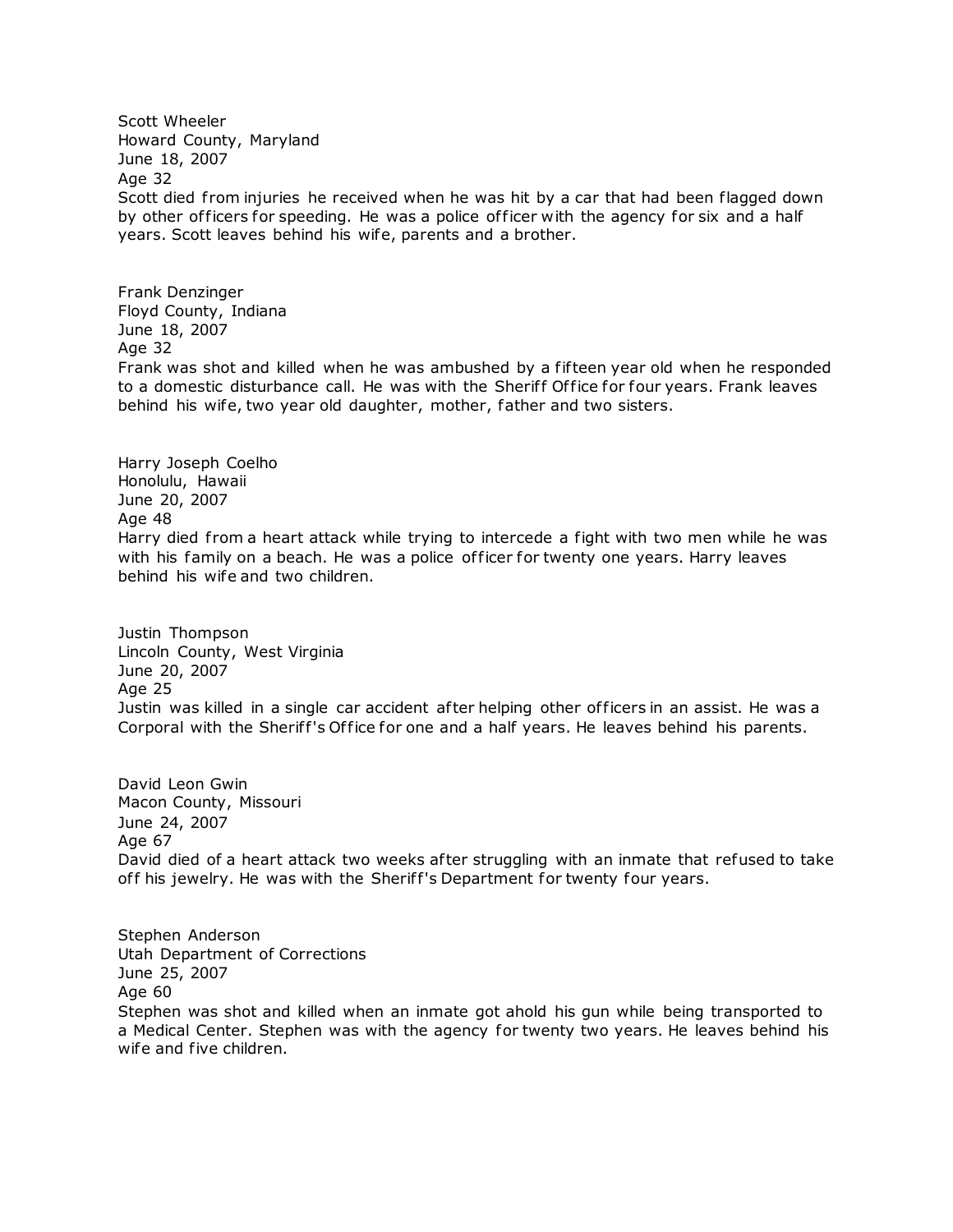Charles Cook Buchanan County, Missouri June 28, 2007 Age 28 Charles was died five days after his car hit a traf fic control box while he was trying to avoid hitting a semitruck. He was in pursuit of a motorcyclist that was harassing a police officer at a traffic stop. He was with the Sheriff Department for three years. Charles leaves behind his wife and two year old son.

Michael Page Bowie County, Texas June 30, 2007 Age 34 Michael was shot and killed with his own gun when he chased a hit and run driver into the woods. The suspect got a hold of his gun, hitting him on the head and shooting him in the shoulder. Michael was a Deputy with the agency for three years and was previously with Texarkana Police Department. He leaves behind his wife and children.

Adam Joseph Menuez Fallon, Nevada July 4, 2007 Age 27 Adam was killed when his car hit a guardrail, flipped and went into a canal. He was on his way to assist on a call. Adam was with the Police Department for five months.

Errol B. Sturt Skokie, Illinois July 4, 2007 Age 67 Errol died from illness, he was a retired Chicago Police Officer, having served for over thirty years. Errol leaves behind his wife of 43 years and five children along with an extended family of friends on line with the Abseas Group. He will be greatly missed.

Joshua Norris Jefferson Parish, Louisiana July 5, 2007 Age 22 Joshua was shot and killed when he responded to a domestic disturbance call. He did have his vest on but was shot under his arm. Joshua was a Deputy Sheriff for eleven months. He leaves behind his fiance'.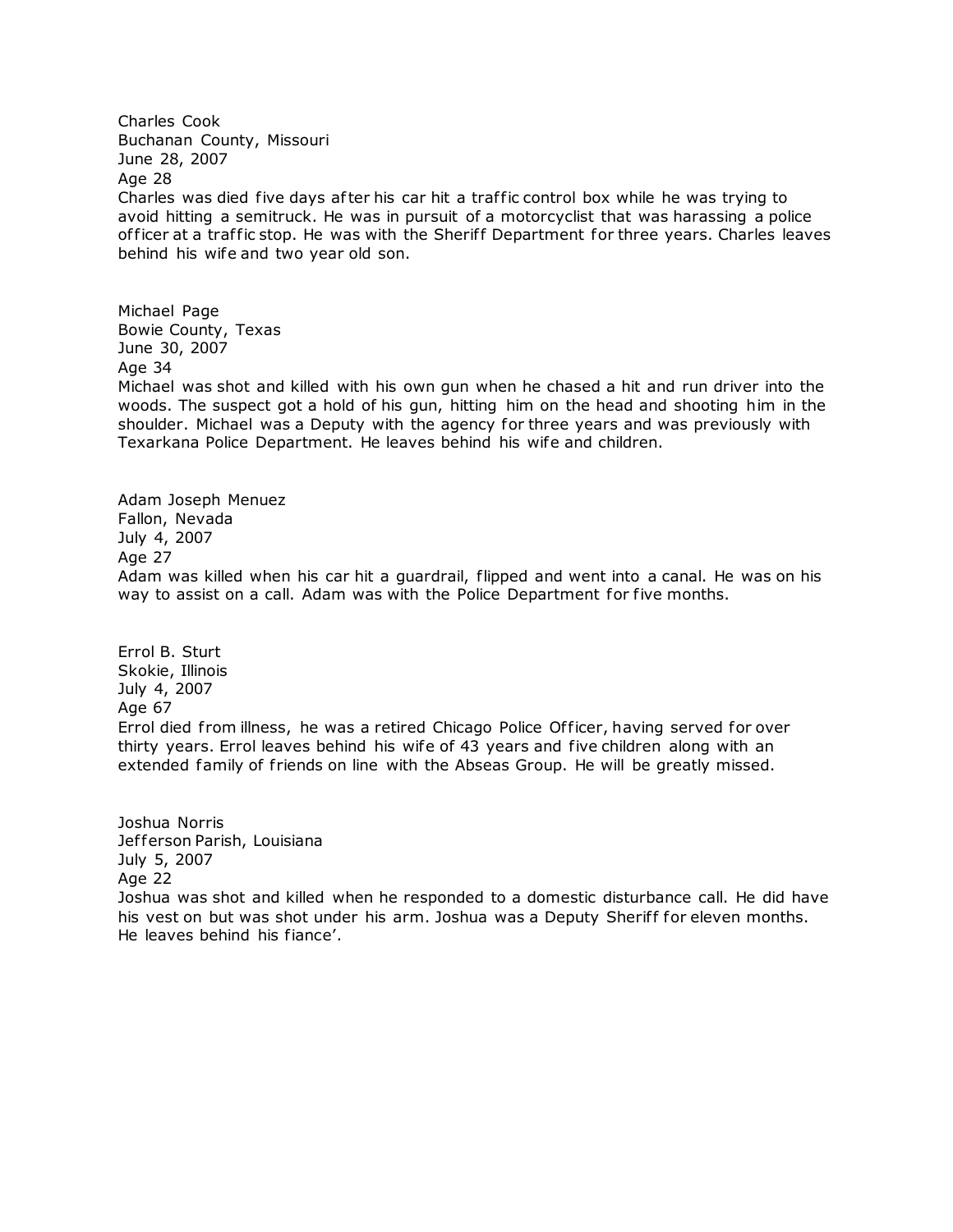David Rich Wabash, Indiana July 5, 2007 Age 41

David was shot and killed by a man that he had stopped to assist on the side of the road. He thought the man needed help but the man loaded a shotgun shooting David in the chest and then turned it on himself . David was a Trooper with the Agency f or eighteen years. He leaves behind his wife, seven year old daughter and twin two year old boys.



Dayle Weston Hardy Plano, Texas July 7, 2007 Age 31

Dayle was killed when his motorcycle hit a car at an intersection. He was an officer with the department for eight years and previously with Wise County SO for four. Dayle leaves behind his wife and twin three year old daughters.

David J.A. Suske Jamestown, Ohio July 7, 2007 Age 51

David died peacefully after a three year battle with cancer. David worked in Mall Security and Law Enforcement. His most significant accomplishment was in 1995 serving in the rescue and recovery operation for the Oklahoma City bombing of the Alfred P. Murrah Federal Building in Oklahoma City, OK. He leaves behind his wife, eight children and many grandchildren.

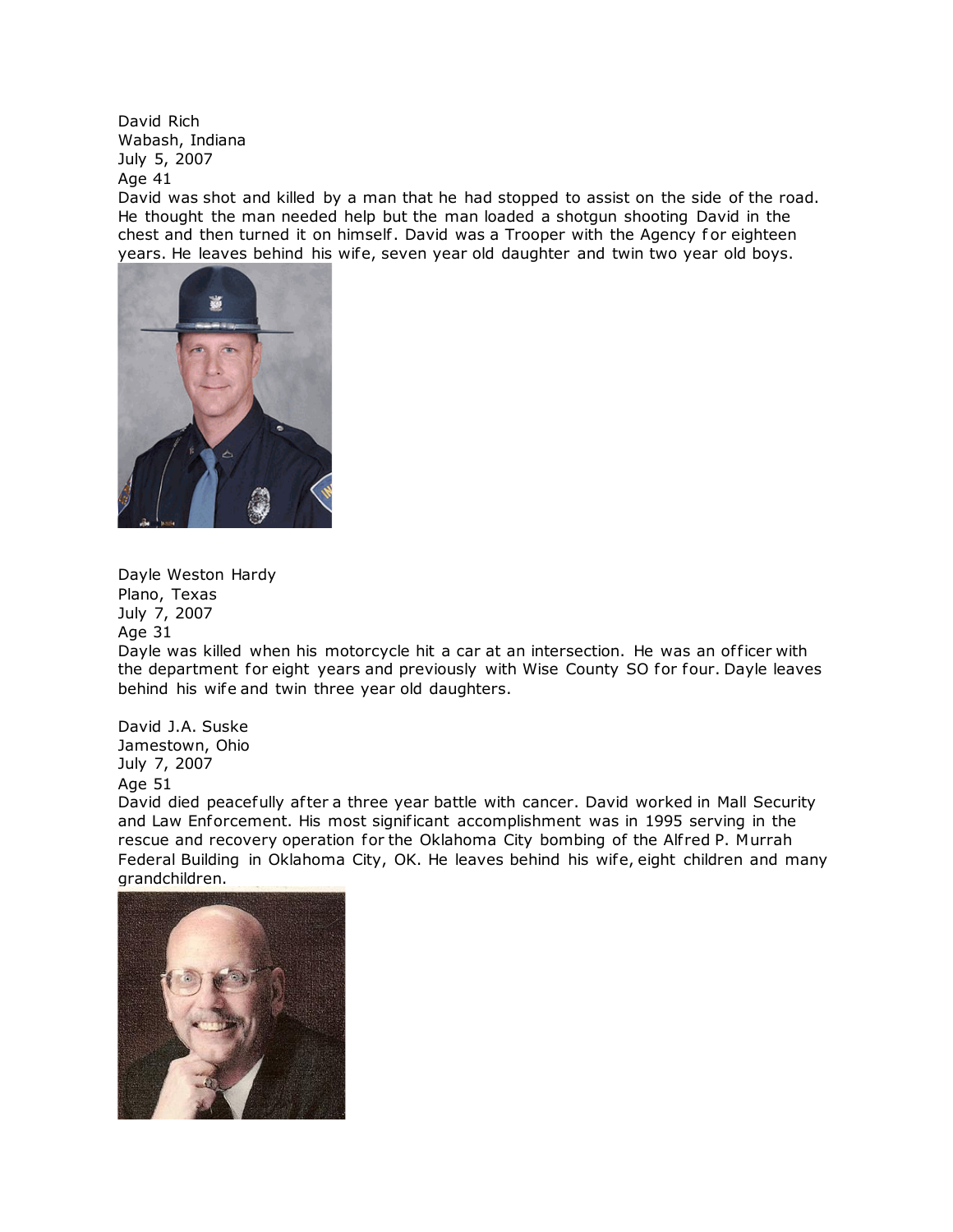Robert "Bobby" Kozminski Grand Rapids, Michigan July 8, 2007 Age 29

Robby was shot in the head and killed by a suspect that was hiding in the garage waiting to ambush him. Robby was on a call of domestic disturbance. He was with the Police Department for seven years. Robby leaves behind his girlfriend and three year old daughter.



Karl Strohsal Longwood, Florida July 14, 2007 Age 58 Karl was killed when a driver hit him as he ran to the other side of the road when the

driver was headed towards him as he stood in front of his car on the interstate. The driver swerved to avoid hitting Karl's car, running over him. Karl was a Sergeant with the department for eighteen years. He was previously with the New York Police Department for fourteen years. Karl leaves behind his wife, a son, a daughter and grandchildren.

Russel Timoshenko New York City, New York July 14, 2007 Age 23 Russel died from gunshot wounds he received five days prior. He and his partner stopped a vehicle with the wrong plates. Russel was shot in the face two times. At his funeral he was promoted to detective by the mayor. Russel was with the department for one and a half years. He was with the 71st Precinct. Russel leaves behind his parents.

William John Walters Kemper County, Mississippi July 15, 2007 Age 59 William was killed when his car was hit by another in heavy rain conditions. William was a Deputy and served with the Sheriff Department for seven months.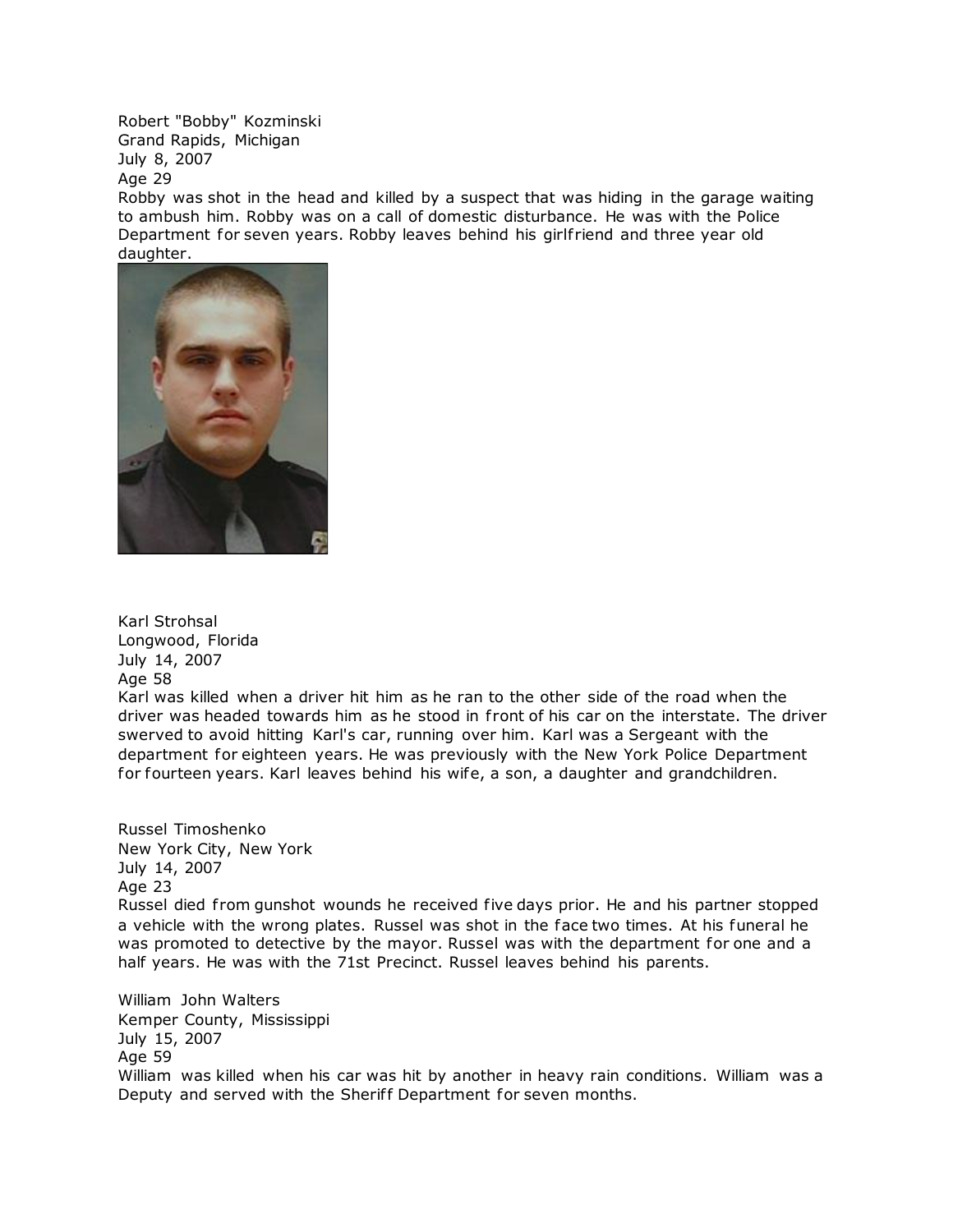Tommy Martin Douglas County, Illinois July 17, 2007 Age 59 Tommy died from gunshot wounds to his face and chest that he received a month prior while investigating a home invasion. He was a Chief Deputy and with the Sheriff Department for twenty nine years.

Eric N. Cabral Border Patrol - Homeland Security July 26, 2007 Age 31 Eric died of a heart attack due to heat exposure while tracking illegal aliens in California. He was an Agent with the agency for less than two years. Eric leaves behind his parents and sisters.

George Valentino Cortez Jr. Phoenix, Arizona July 27, 2007 Age 29 George was shot in the face while trying to arrest a man suspected of cashing a bad check at a check cashing business in Phoenix. He leaves behind a wife and two young sons.

Douglas Scott Russell California Highway Patrol July 31, 2007 Age 45 Doug was killed when he was hit by a car while laying a spike strip in a car pursuit. He was with the Placerville agency for tweny two years. Doug leaves behind his wife.

Kimberly D. Place Department of Justice - Alcohol, Tobacco, Firearms & Explosives August 1, 2007 Age 43 Kimberly was killed when another driver lost control of their car, crossed the median and hit her car. She was a Special Agent.

David Gerald Richard Port Barre, Louisiana August 5, 2007 Age 54 David was killed when he lost control of his car and hit a group of trees. He was on the way to assist in a car pursuit. He was the Chief of Police for five years and with law enforcement for thirty years. David leaves behind his wife and four children.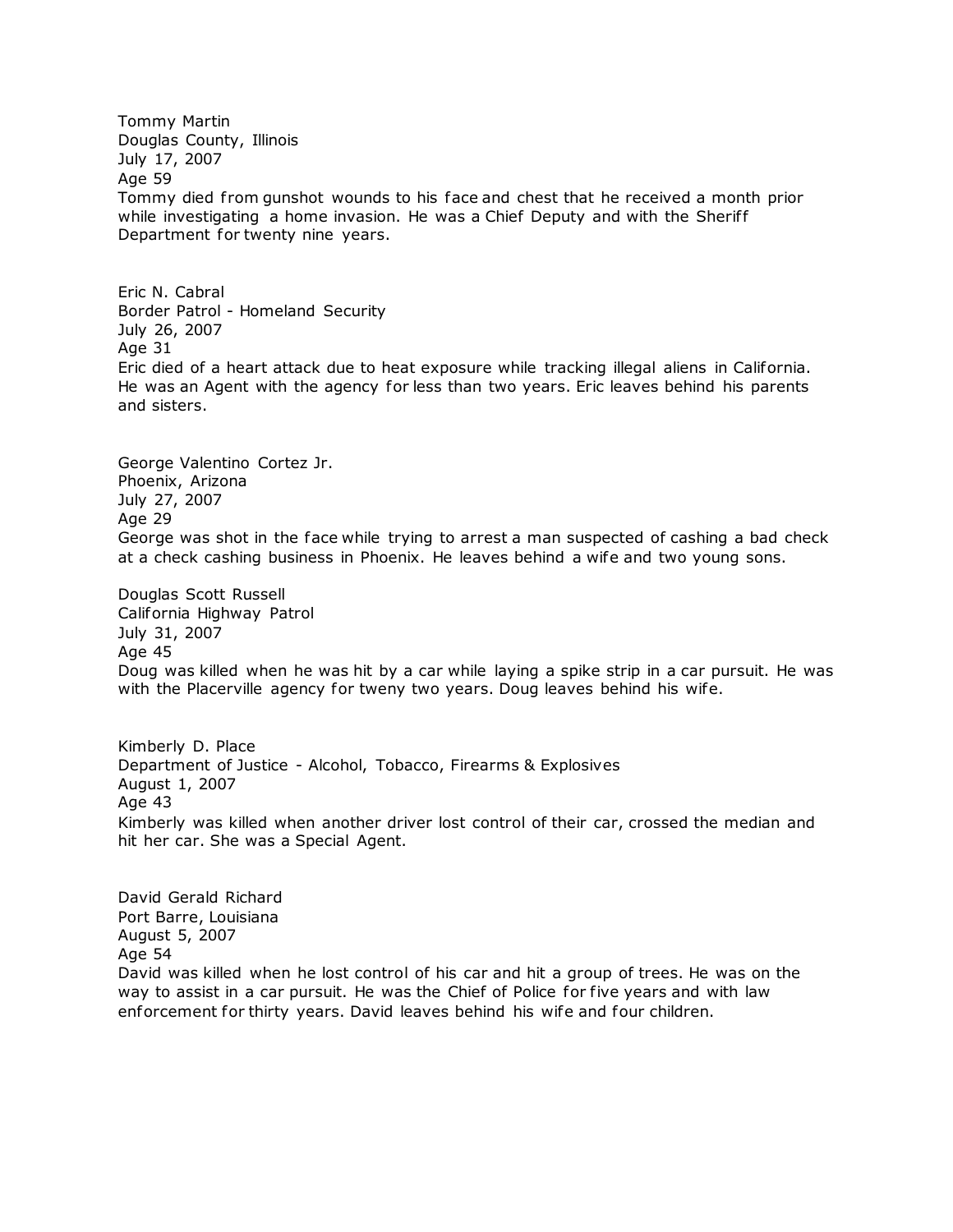Stephen Bollinger Franklin County, Ohio August 5, 2007 Age 54 Stephen was killed in a car accident. The deputy driving the car lost control and hit a utility pole, Stephen was a passenger. Stephen was a Sergeant retired from the department and working as an auxillary of ficer. He leaves behind his wife and daughter.

Christopher Reyka Broward County, Florida August 10, 2007 Age 51 Christopher was shot and killed when he went to investigate two suspicious vehicles in a convenience store parking lot. He was a Sergeant and with the agency f or eighteen years. Christopher leaves behind his wife and four children.

John Smith Bastrop, Louisiana August 10, 2007 Age 40 John was shot and killed when he and another Detective were checking out a car outside of a motel. The car belonged to someone that was involved in a homicide. John was with the agency for eighteen years. He leaves behind his wife and two children.

Charles Wilson Bastrop, Louisiana August 10, 2007 Age 34 Chuck was shot and killed when he and another Detective were checking out a car outside of a motel. The car belonged to someone that was involved in a homicide. Chuck was with the agency for eleven years. He leaves behind his wife and two daughters.

Benjamin Wilcher Jr. Gary, Indiana August 12, 2007 Age 28 BJ was killed when his car was hit by another officer car during a pursuit of a person that had stolen a car. He was an officer with the department for a year and a half. BJ leaves behind his wife, two year old son and two month old son.

George (Bill) Stanford Cheyenne, Wyoming August 13, 2007 Age 45 Bill died when he suffered a heart attack while running on a treadmill during fitness training. He was Deputy Chief and with the department for twenty two years. Bill leaves behind his wife and three daughters.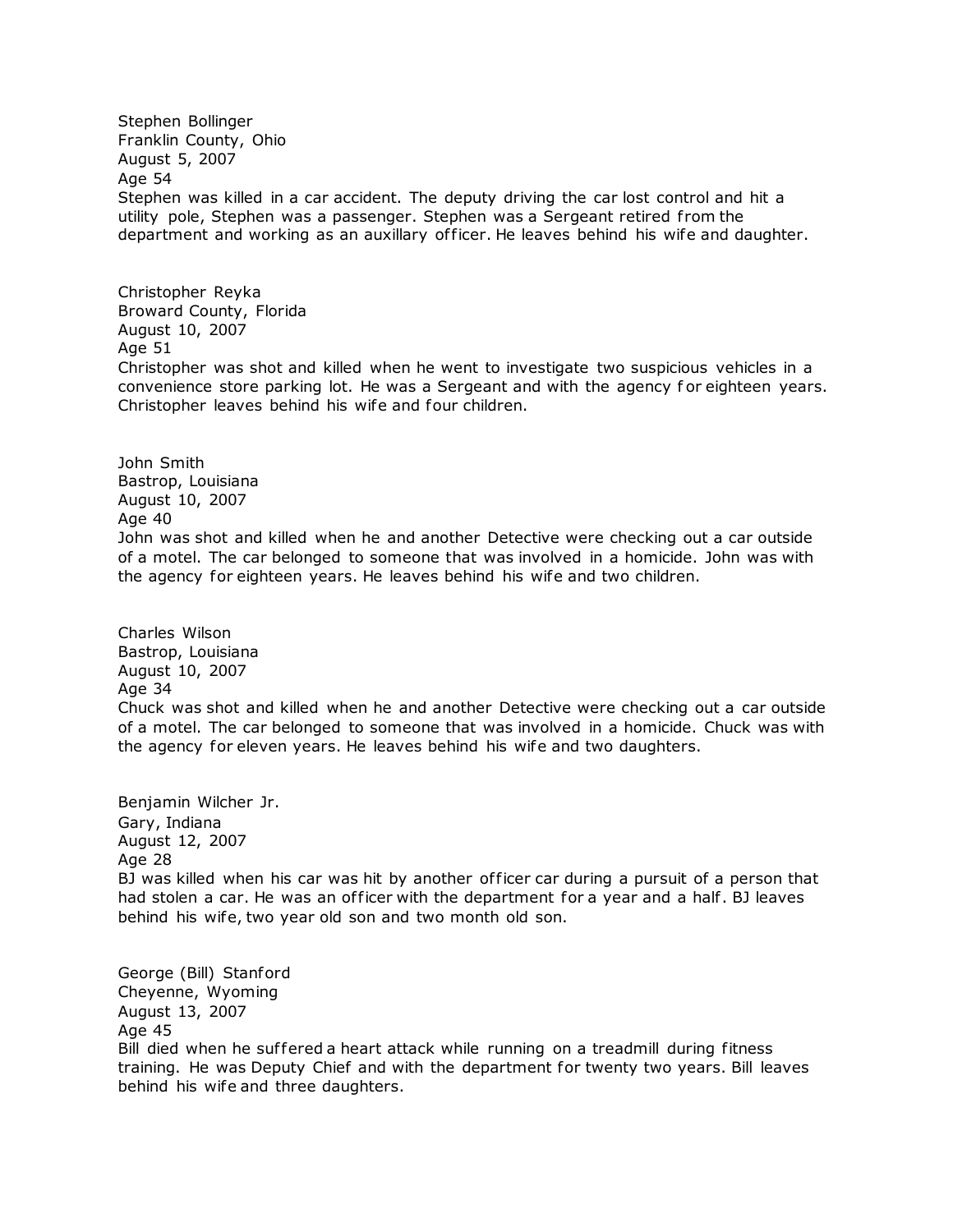Ron Harrison Hillsborough, Florida August 15, 2007 Age 55 Ron had just finished working a DWI checkpoint when a man walked up to his patrol car and shot him several times. He tried to drive off but lost control of his car, hit another car and crashed into a tree. He was a Sergeant with the Sheriff Office for twenty nine years. Ron leaves behind four children.

Norvelle Brown St. Louis, Missouri August 15, 2007 Age 22 Norvelle was shot and killed by a fif teen year old boy who had intentions of going out and killing a cop. He had on a vest but when he was shot the bullet went under his arm opening. Norvelle was with the department for one year.

Kenneth Armstrong Montgomery. Alabama August 17, 2007 Age 32 Kenneth was killed when his car was hit by another car when he was making a U-turn while answering a call to a convenience store robbery. He was a Detective Corporal and with the department for three years. Kenneth leaves behind his wife and two children.

Walter T. Barclay Jr. Philadelphia, Pennsylvania August 19, 2007 Age 64 Walter died from injuries he received 40 years ago during a burglary. He was shot and paralyzed and had to retire from the force. He had served as a Police Officer with the agency for a year and a half. Walter leaves behind his brother and sister.

Joe Bill Galloway Holmes, County, Florida August 20, 2007 Age 61 Joe was killed when he lost control of his car during a chase and hit a tree. He was a Deputy with the Sheriff Office for one year. Joe leaves behind his wife, son, daughter, four grandchildren and six great grandchildren.

Jack P. Holland II Ohio State Patrol August 21, 2007 Age 45 Jack died from a yellow jacket bee sting while working at the commercial driver's license facility. He was a Trooper with the agency for nineteen years. Jack leaves behind his wife and three children.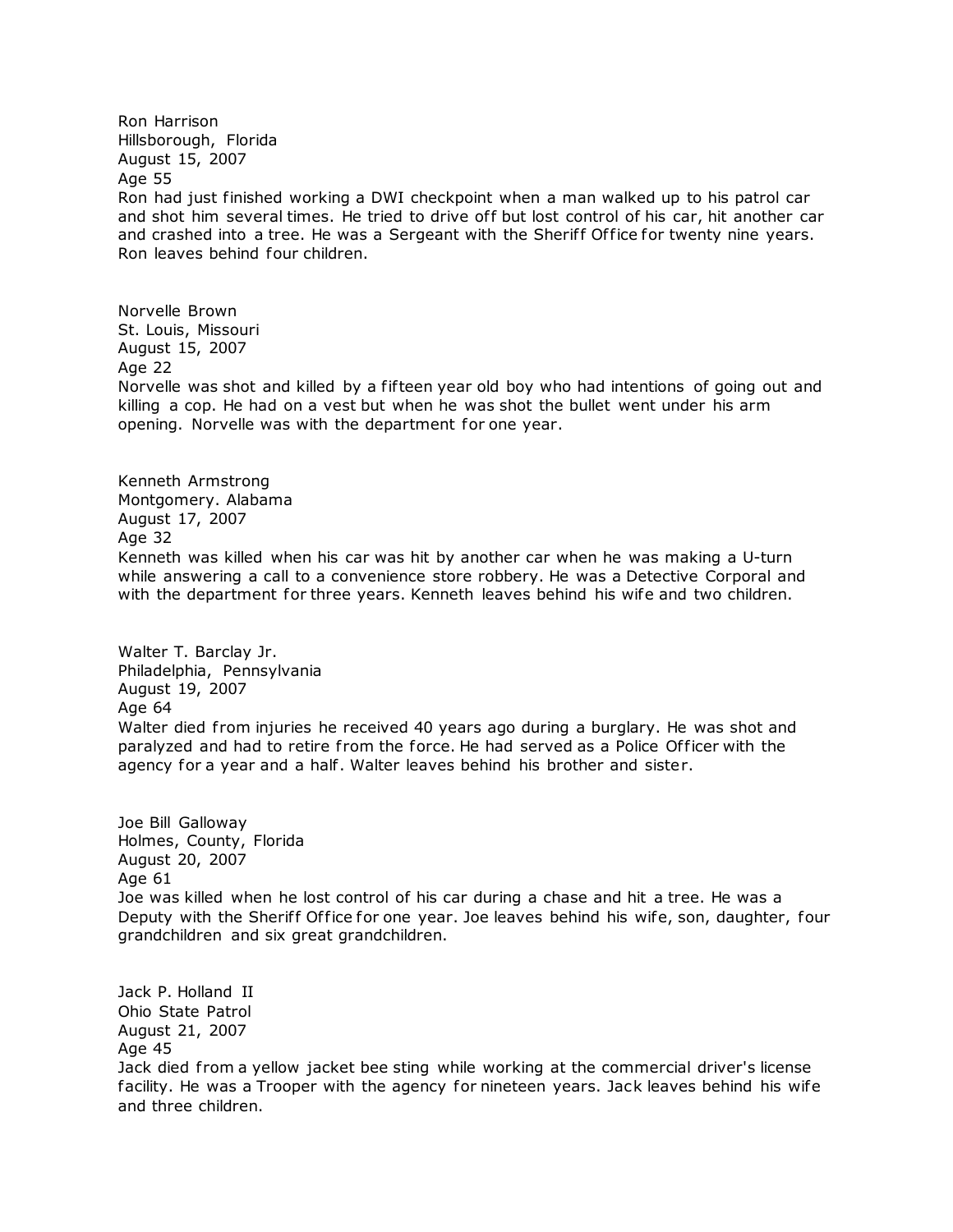Germaine Casey Rio Rancho, New Mexico August 27, 2007 Age 40

Germaine was killed while driving in an escort for the President of the United States. He is the second officer within a year to die in a motorcade for the President. Germaine was with [the Police Department for two years. He le](http://www.copadorer.com/memorials/2007.html#thumb)aves behind his wife.



John (Scott) Gardner Odessa, Texas September 8, 2007 Age 30 Scott was shot and killed when answering a call to a domestic disturbance. Two fellow Corporals were also killed. Scott was a Corporal with the Police Department for four and a half years. He once was an animal control officer.

Arlie Jones Odessa, Texas September 8, 2007 Age 48 Arlie was shot and killed when answering a call to a domestic disturbance. Two fellow Corporals were also killed. Arlie was a Corporal with the Police Department for twenty three years. He once was an animal control officer.

Abel Marquez Odessa, Texas September 12, 2007 Age 32

Abel was shot when answering a call to a domestic disturbance. Two fellow Corporals were also killed. Arlie was a Corporal with the Police Department for seven years. Abel died four days after being shot. He leaves behind two children and two brothers. One of whom was on the scene assisting other of ficers with his brother.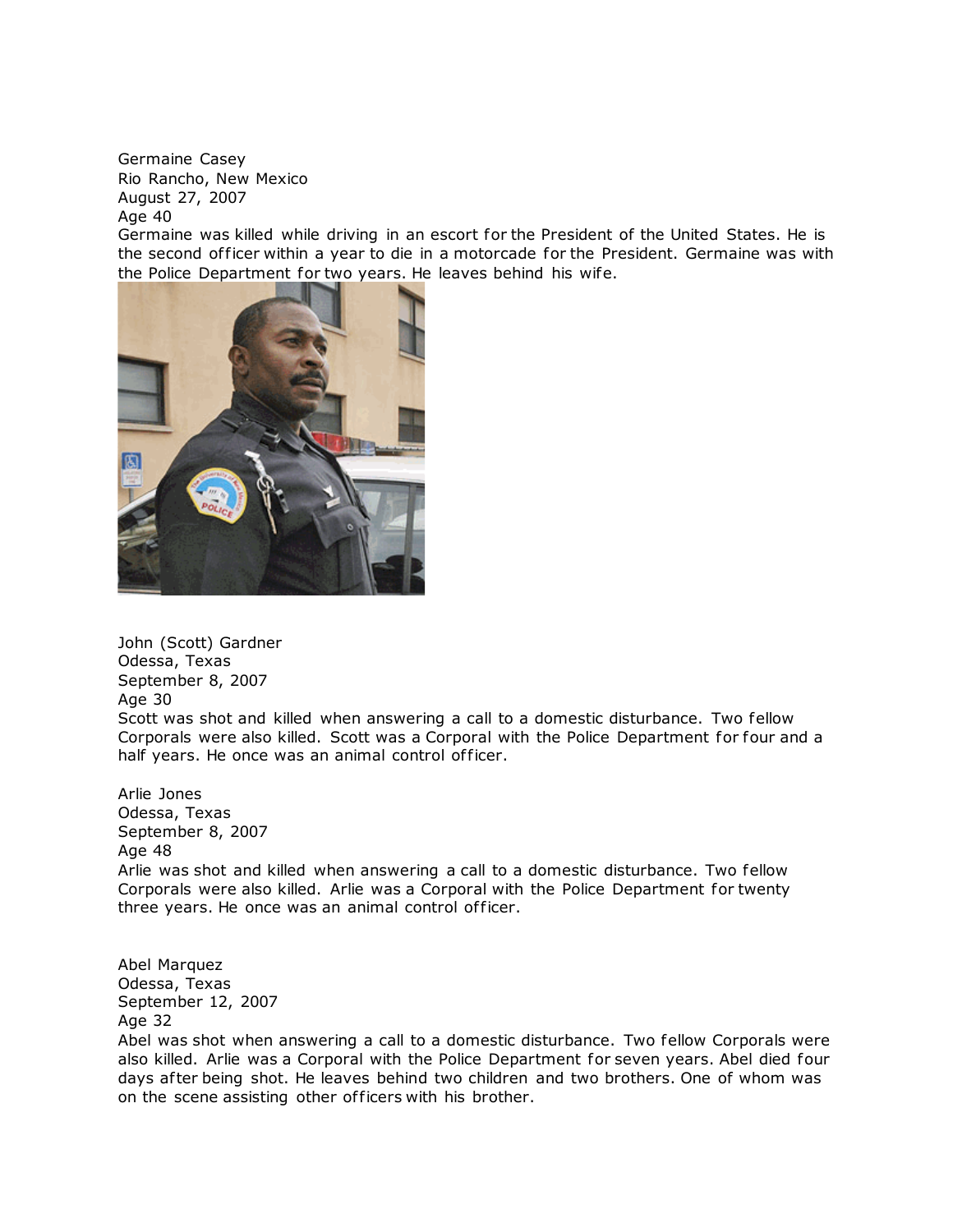Jose Somohano Miami-Dade, Florida September 13, 2007 Age 37 Jose was shot and killed while attempting to stop a driver that was driving oddly. The suspect ran into a house and started shooting at officers when they attempted to arrest him. Jose was with the agency for four years. He leaves behind his wife and two children.

David Camden Temple, Texas September 14, 2007 Age 39

David was killed by a driver when he was providing escort for a funeral. The driver pulled in front of him trying to leave the procession. David was with the agency for eleven years. He leaves behind his wife, two sons, mother, father, sister and two brothers.

Nick Erfle Phoenix, Arizona September 18, 2007 Age 33

Nick was shot and killed when he and his partner stopped three people that were blocking traffic. One of the suspects shot Nick in the face when approached about a warrant. Nick was with the agency for eight years. He leaves behind his wife and two children. Note: Nick had survived two bouts with cancer.



Bucky E. Burke U.S. Dept. of Justice - Marshals Service September 18, 2007 Age 36 Bucky died from a heart attack when he was finishing a run at a training center in Glynco, Georgia. He was previously Chief of Police for Loyal, Kentucky Police Dept. and with Veterans Affairs. Bucky leaves behind his son, mother and stepfather.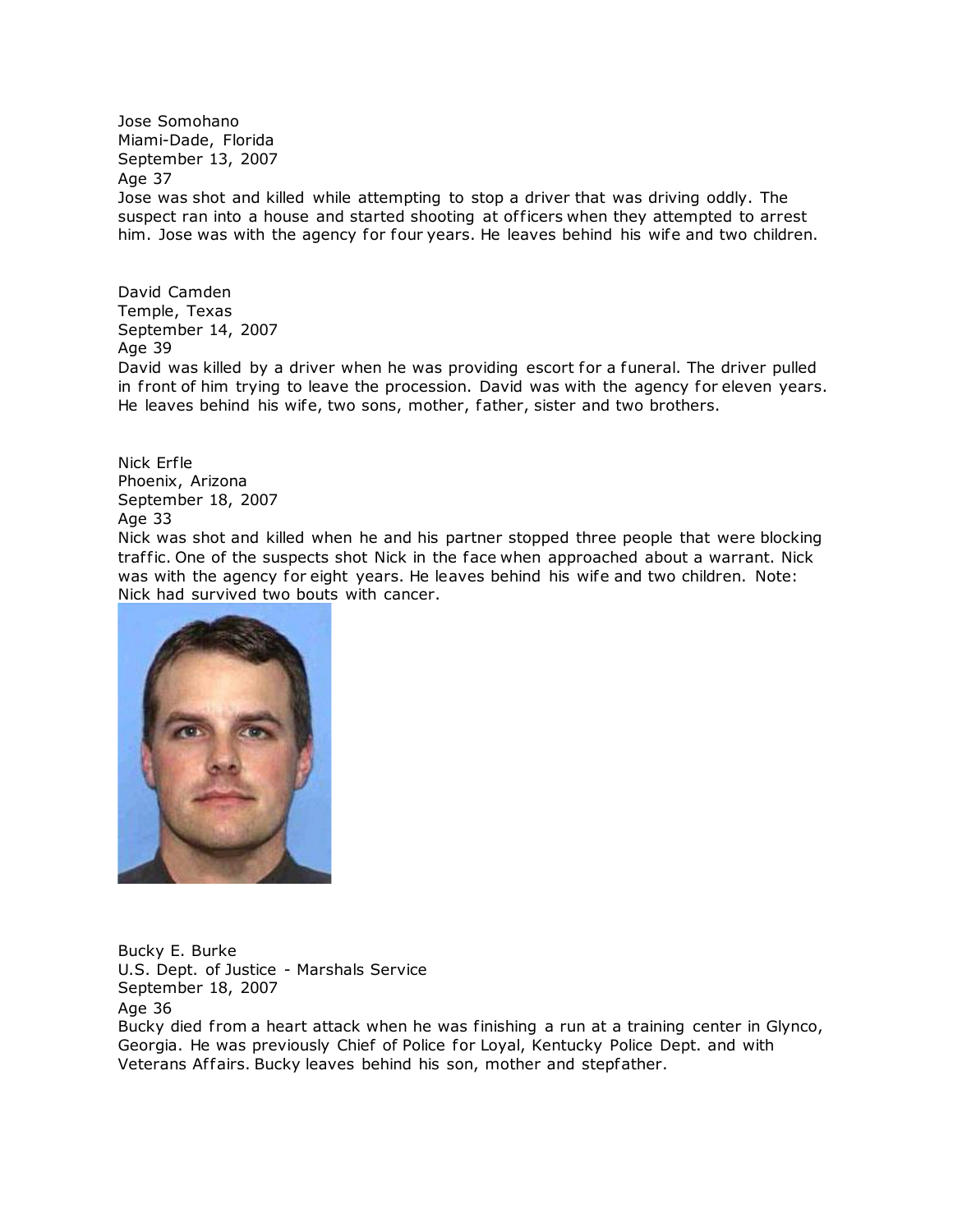Mario Moreno San Antonio, Texas September 21, 2007 Age 37 Mario was shot and killed by a suspect that was being arrested for shooting his girlfriend. Mario was a Detective with the agency for eleven years. He leaves behind his wife and two children.

Susan Louise Canfield Huntsville, Texas September 24, 2007 Age 59 Susan was killed when she was ran over with her vehicle by two inmates that escaped while on work detail. She was a Corrections Officer for seven years.

Julio E. Baray U.S. Dept. of Homeland Security - Customs September 24, 2007 Age 39 Julio was killed in an airplane crash. He was an Air Interdiction Agent for nine years. Julio leaves behind his wife and two children.

Daniel Talbot Revere, Massachusetts September 29, 2007 Age 30 Daniel was hanging out with fellow officers off duty and several men approached the group. The men shot at the officers killing Daniel when he was shot in the head. He was with the Police Department for five years. Daniel leaves behind his fiance'.

Sonia Garcia Brooklyn, New York September 29, 2007 Age 28 Sonia was shot in the chest and killed in her own home. The gun that killed her was owned by her fiance', who is a Police Academy instructor. Sonia leaves behind her mother, father and two young daughters.

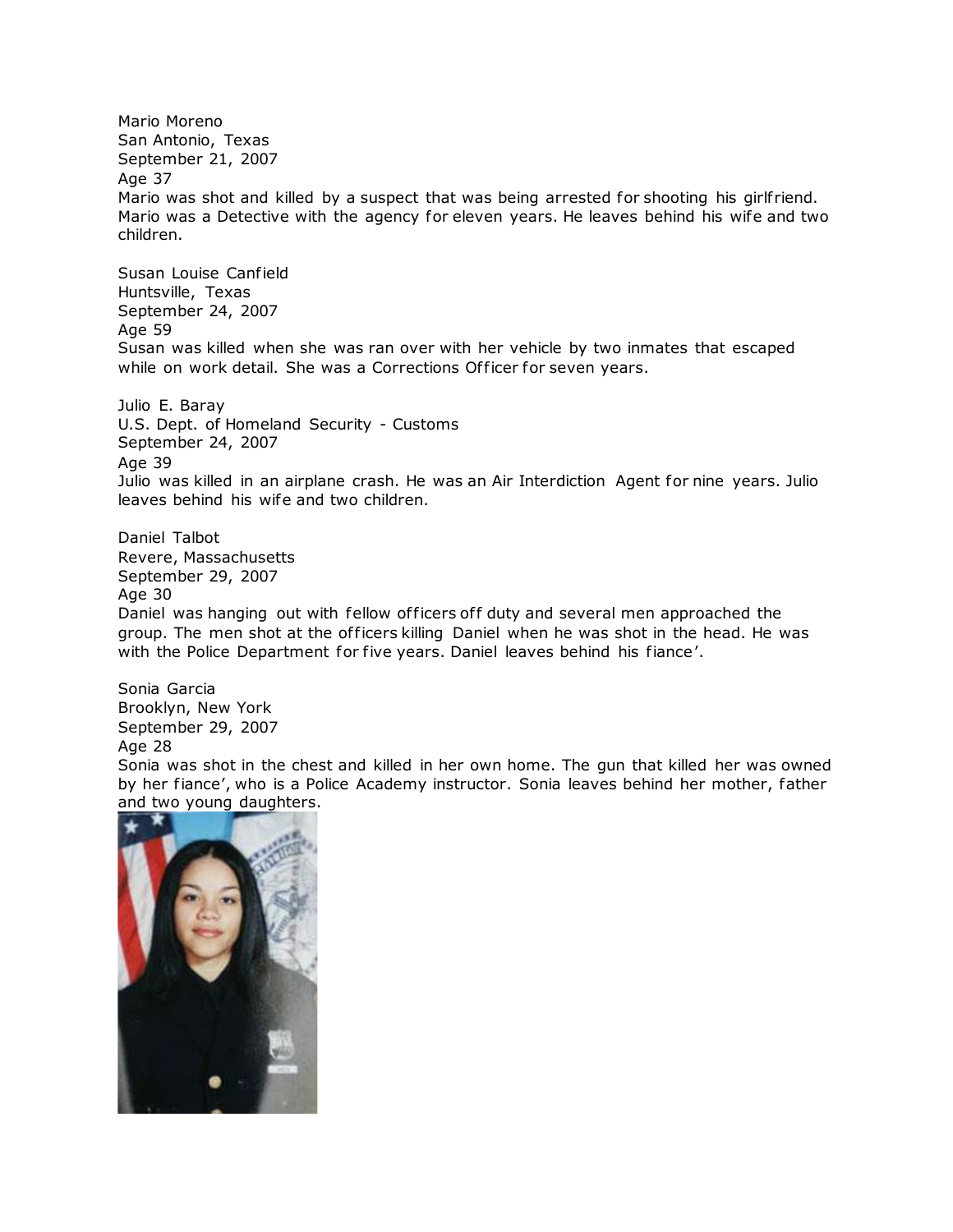Kevin Weaver Gary, Indiana September 30, 2007 Age 49 Kevin was accidently shot and killed when an officer returning to a fire line at a fire range accidentally had his gun go off. Kevin was an Auxillary officer and began his volunteer work in 1990. He leaves behind his wife and three children.

Jason Norling Harris County, Texas October 1, 2007 Age 38 Jason was killed when he was struck by a car while working a traffic stop. He was a Deputy Constable with the agency for eight years. Jason leaves behind his mother, wife and brother. Note: His brother also works for the agency.

Alf red L. Gordon Sr. Orlando, Florida October 4, 2007 Age 52 Alf red was shot twice and killed by two teenagers that attempted to rob him at the ATM. Alfred was off duty at the time. He was found in his car with his gun on his lap. He was with the agency for nineteen years. Alfred leaves behind two daughters and a son.

Gary D. McCormack Greene County, Missouri October 6, 2007 Age 33 Gary was killed when his car hit a truck while responding to a call of an accident. He was a Deputy Sherif f with the agency for four months. Previously with Republic Police Department for seven years. Gary leaves behind his wife, son and daughter.

David A. Graham Kalispell, Montana October 9, 2007 Age 36 David was struck and killed when another driver went into his lane and hit him head on. He was a Trooper for fourteen months. David leaves behind his wife and three children.

George Brentar Euclid, Ohio October 10, 2007 Age 49 George was killed when he was chasing a speeder and lost control of his car and hit a tree. He was with the agency for twenty two years. George leaves behind his wife and two children.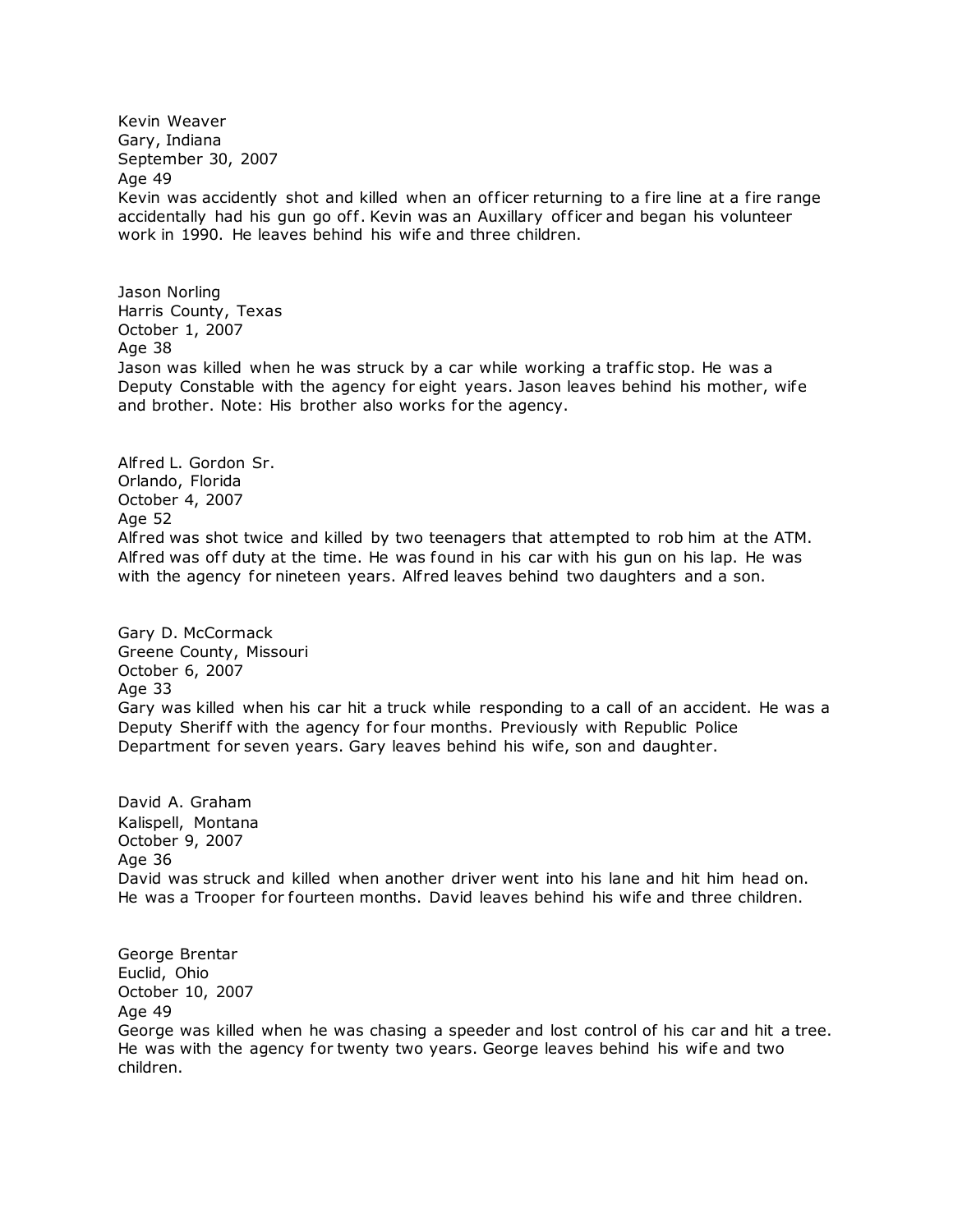Gary Henderson Shelbyville, Indiana October 10, 2007 Age 51 Gary was killed when he had stopped to assist another of ficer with a stolen vehicle. A semitruck drove by and two of its tires broke flew off hitting Gary. Gary was a Sergeant with the agency for twenty nine years. He leaves behind his wife and a son.

Zachariah Templeton Colorado State Patrol October 12, 2007 Age 27 Zach was killed when he was struck by a car in Adams County while assisting a motorist reloading his truck. He was a Trooper for four years. Zach leaves behind a three year old daughter.

Scott Eric Bell Jacksonville, Florida October 12, 2007 Age 50 Scott was killed when a drunk driver pulled out in front of him and he lost control of his car hitting a power pole. He was an officer with the Sheriff's Department for seven years. Scott leaves behind his mother, wife and a brother.

Sergio Carrera Rialto, California October 18, 2007 Age 29 Sergio was shot and killed while serving a warrant during a drug raid. He was an officer with the Police Department for four years. Sergio leaves behind his wife and two children.

Jerry Wayne Hudgins Coahoma County, Mississippi October 19, 2007 Age 43 Jerry was killed when his car hit a tree on the way to a call of a suspicious person in a store. Jerry was a Deputy with the agency for four years and served for seven years prior part time. He leaves behind his two sons, a daughter, brother and three sisters.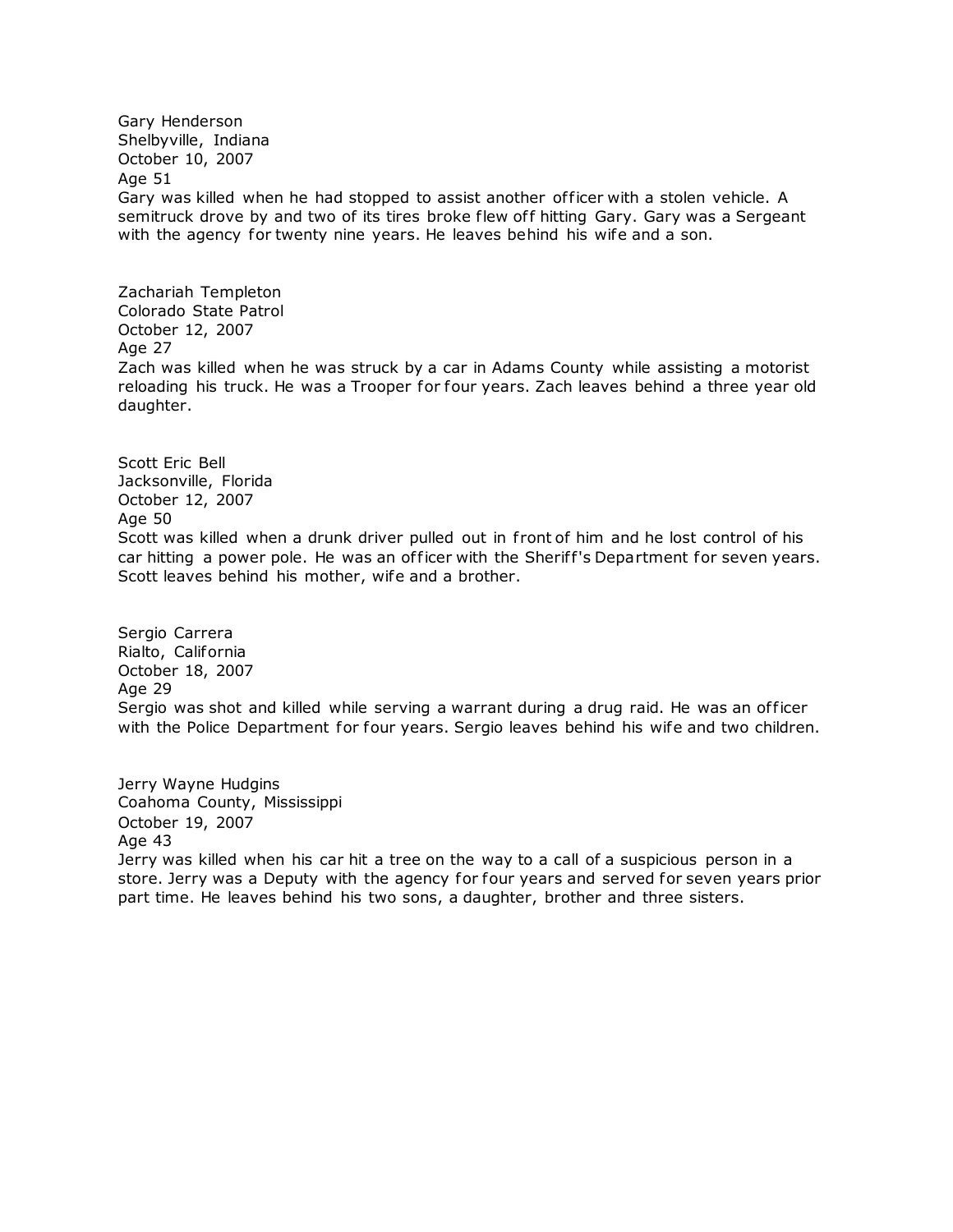Dale Clint Sherrill Marion County, Texas October 19, 2007

Age 37

Dale died from injuries when a car struck his car while on the way to a domestic disturbance. He was an Investigator and in law enforcement for ten years. Dale leaves behind his mother, wife and three children.



Jason Edward Mooney Stafford County, Virginia October 19, 2007 Age 24 Jason was killed when his car left the road while responding to a call. He was a Deputy with the Sheriff's Department for eighteen months. Jason leaves behind his fiance.

Captain Robert "Bob" Vick Kansas City, Missouri August 12, 1925 October 23, 2007 Age 82 Bob was born in Russellville, Arkansas. He is a WWII Army Veteran. Bob joined the Kansas City Police Department in 1961 and retired in 1986. He was involved with the Boy Scouts and was a member of the Tribe of Mic-O-Say. Bob was a life member of the VFW and American Legion, and belonged to the Masonic Lodge, Scottish Rite, and Ararat Shrine. Bob leaves behind his son, sister-in-law and granddaughter.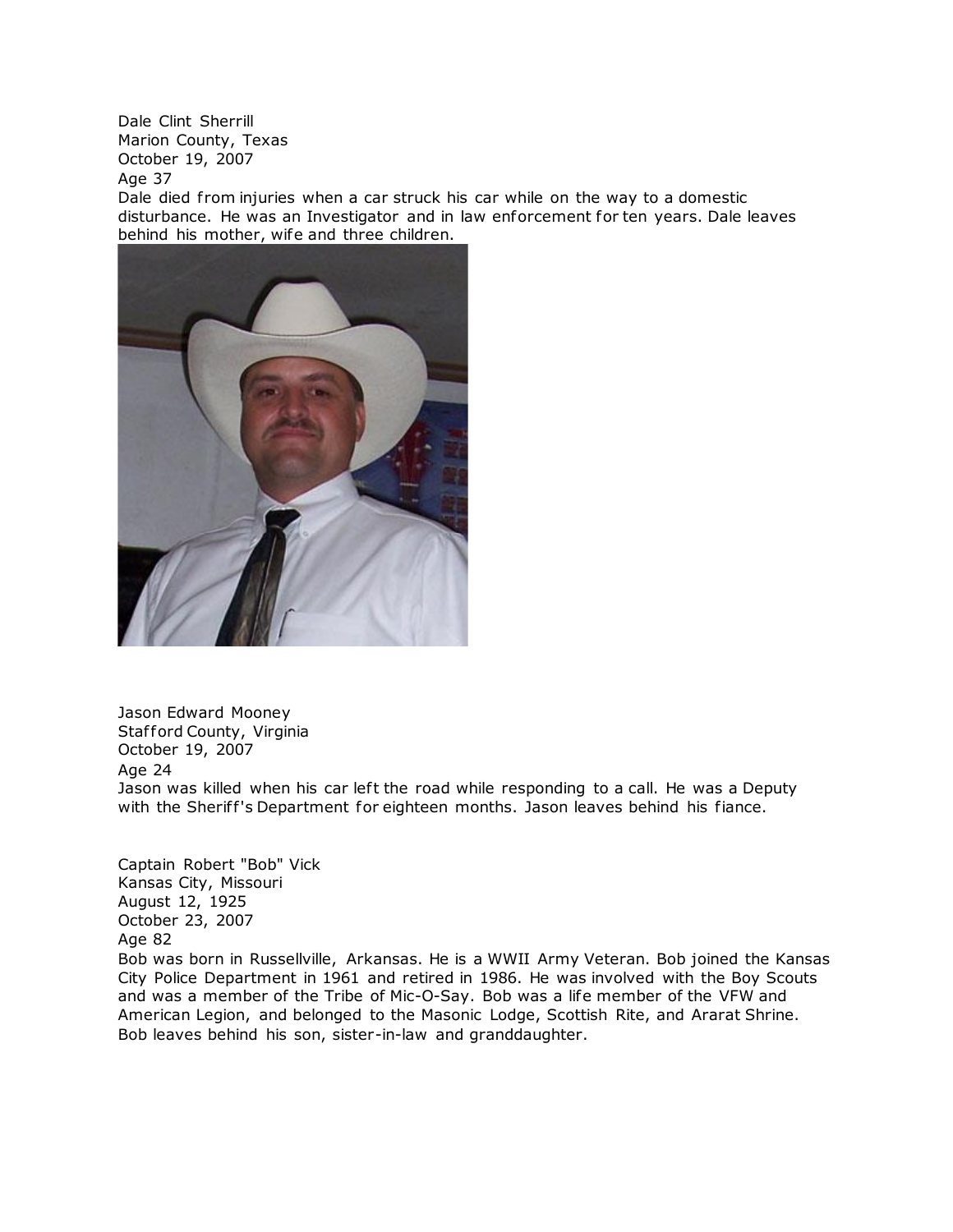

Tate Allan Lynch Casa Grande, Arizona October 25, 2007 Age 36 Tate died from injuries when he fell while repelling a wall in fitness training for SWAT. He was with the Police Department for seven years and previously with Holbrook Police Department for two years. Tate leaves behind his wife, three children, his parents, sister and two brothers.

Michelle A. Lawless Florida Fish and Wildlife Conservation Commission October 27, 2007 Age 47 Michelle was killed when her ATV hit a gate and rolled, pinning her under it. She was with the agency for five years.

Brian McMillen Illiopolis, Illinois October 28, 2007 Age 24 Brian was killed when he was struck by two other vehicles, both with drunk drivers. He was enroute to assist another officer. Brian was a Trooper with the agency for eight months. He leaves behind his wife.

Randy Wells Forest Hills, Kentucky October 29, 2007 Age 67 Randy was killed when his car was hit from behind by a truck while he was blocking traffic for construction workers. Randy was Chief of Police for sixteen years and the only law enforcement of ficer in this small town.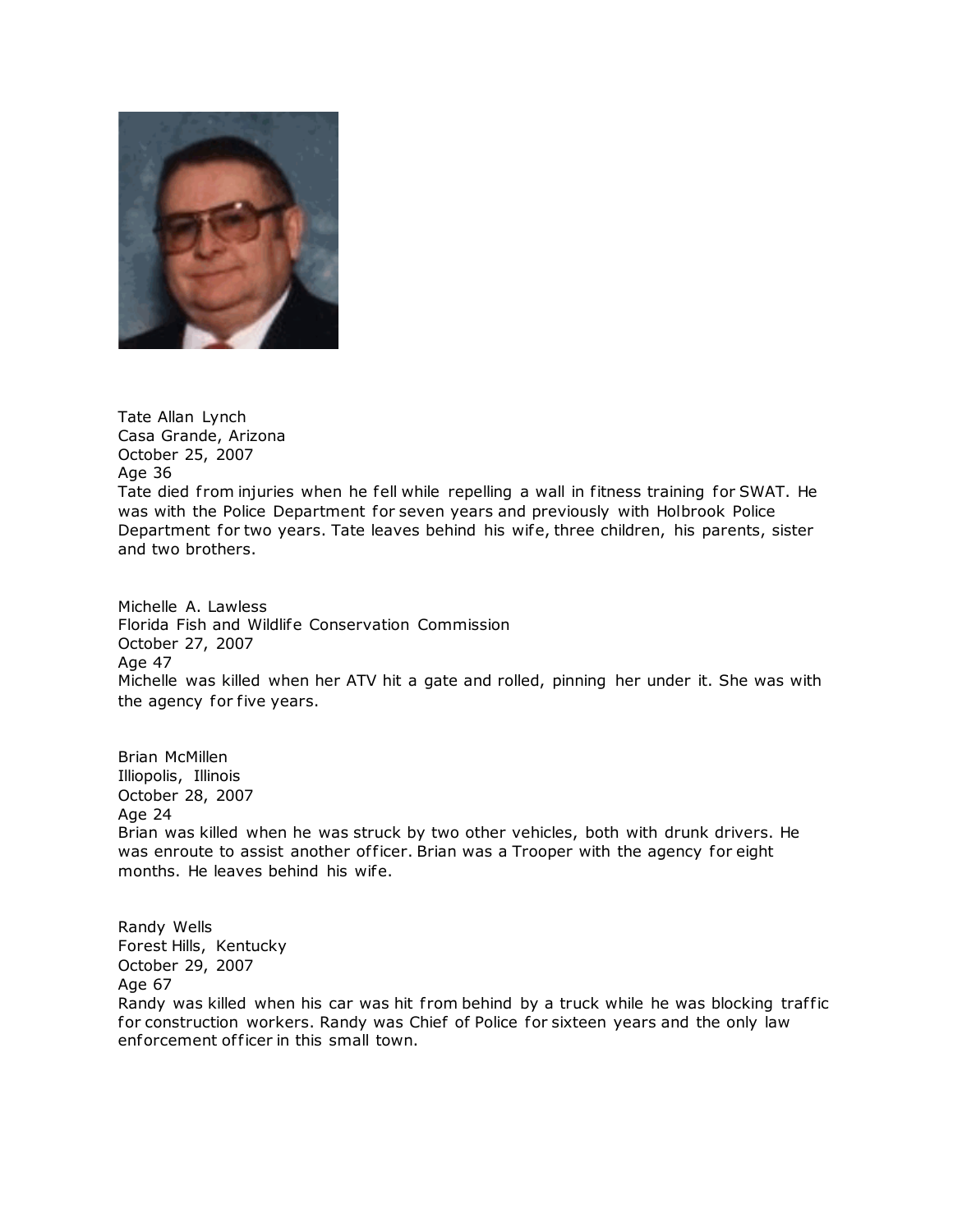Adrian Castro Cordova Calexico, California November 1, 2007 Age 26 Adrian was killed in a car accident while returning from a training program. He was with the department for two years. Adrian leaves behind his wife and daughter.

Thomas A. Crowell U.S. Air Force of Special Investigations November 1, 2007 Age 36 Thomas was killed when the car he was in was hit by an explosive device while in Iraq. He was a Special Agent and in law enforcement for fif teen years. Thomas leaves behind his wife and two sons.

Nathan J. Schuldheiss U.S. Air Force of Special Investigations November 1, 2007 Age 27 Nathan was killed when the car he was in was hit by an explosive device while in Iraq. He was a Special Agent. Nathan leaves behind his parents.

David A. Wieger U.S. Air Force of Special Investigations November 1, 2007 Age 28 David was killed when the car he was in was hit by an explosive device while in Iraq. He was a Special Agent and in law enforcement for eight years. David leaves behind his parents.

Charles Cassidy Philadelphia, Pennsylvania November 1, 2007 Age 54 Charles was shot in the head and killed when he unknowingly walked in on a robbery in progress at a local business. He was with the Police Department for twenty five years. Charles leaves behind his wife and three children.

Photos of Chuck  $\rightarrow$ [Radio Farewell to P.O. Cassidy #2342](http://www.copadorer.com/memorials/35S3.wav)

Brian W. Linn Kearneysville, West Virginia November 2, 2007 Age 25 Brian was killed when he lost control of his car and hit a utility pole on the way to assist another officer. He was a Trooper with the agency for two years. Brian leaves behind his wife and two daughters.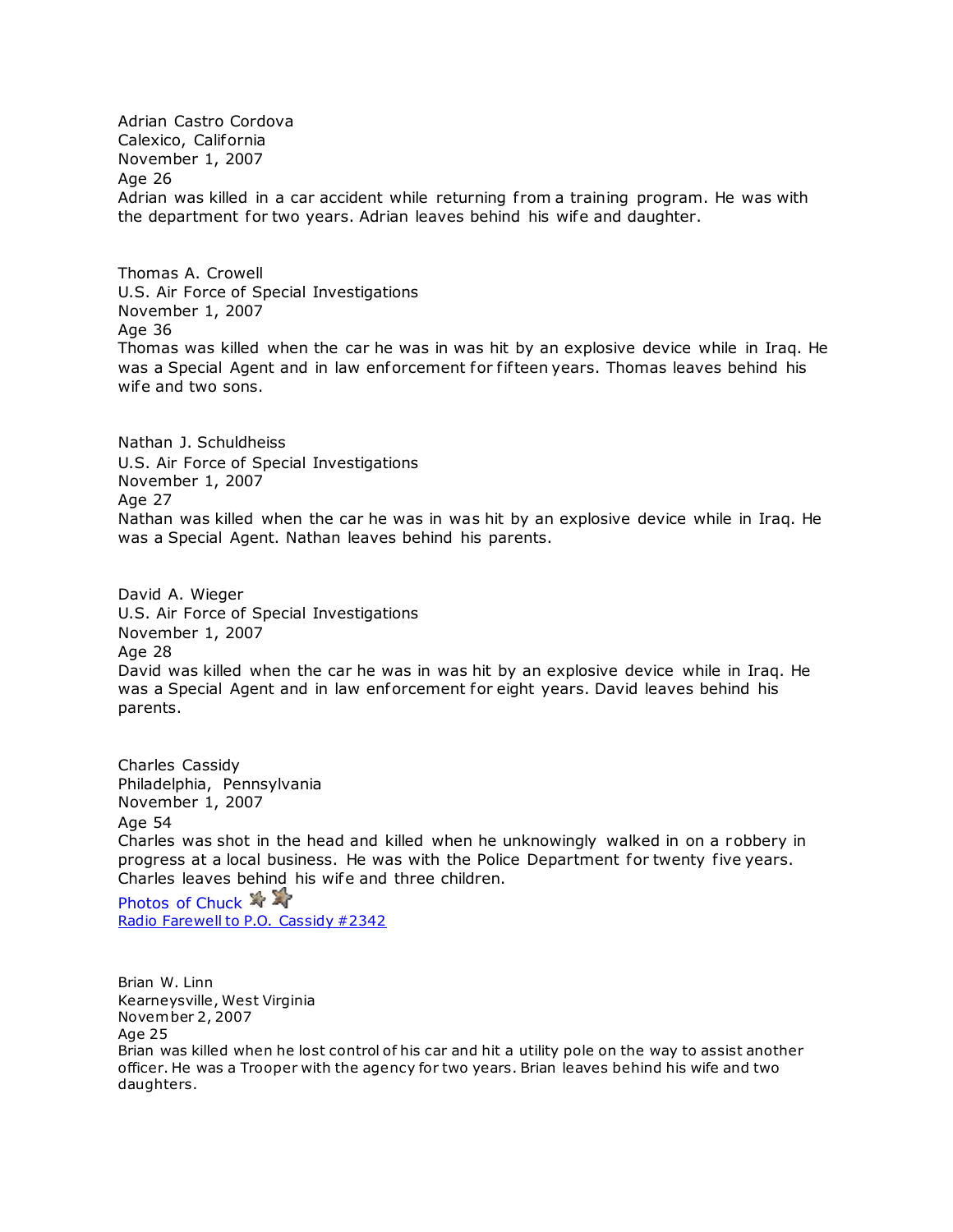Michael Ryan New York City, New York November 5, 2007 Age 41 Michael died from lymphoma after inhaling toxins while assisting at the WTC. He helped for several months after the terrorist attack. Michael was a Sergeant with the Police Department for twenty years. He leaves behind his wife, who is a retired NYPD officer, and four children.

Paul Rein Broward County, Florida November 7, 2007 Age 76 Paul was shot and killed by his own gun when a prisoner that was serving a life sentence over powered him while en-route to court. Paul was a Deputy with the agency for twenty years. He leaves behind his wife and two sons.

Mark Bedard Minneapolis, Minnesota November 9, 2007 Age 34 Mark was killed when he was struck by another officer car while on a foot pursuit. Mark was with the Police Department for twelve years. He leaves behind his wife and one child.

John Miller Livermore, California November 16, 2007 Age 32 John was killed when he lost control of his car and struck a tree. He was looking for a suspected drunk driver. He was a Deputy for one year. John leaves behind his wife and two children.

David Donham Bryant, Arkansas November 19, 2007 David passed away after a very hard and painful battle with cancer. His family was with him when he passed and now know he is no longer in pain but in Heaven watching over them.

Donta J. Manuel Palm Beach, Florida November 28, 2007 Age 33 Donta was hit by another officer car while trying to get stop sticks out of the road way while in pursuit of a car thief. He was a Deputy Sheriff with the agency for thirteen years. Donta leaves behind his wife and two sons.

Jonathan D. Wallace Palm Beach, Florida November 28, 2007 Age 23 Jonathan was hit by another officer car while trying to get stop sticks out of the road way while in pursuit of a car thief. He was a Deputy Sheriff with the agency for eighteen months. Joanthan leaves behind his fiance.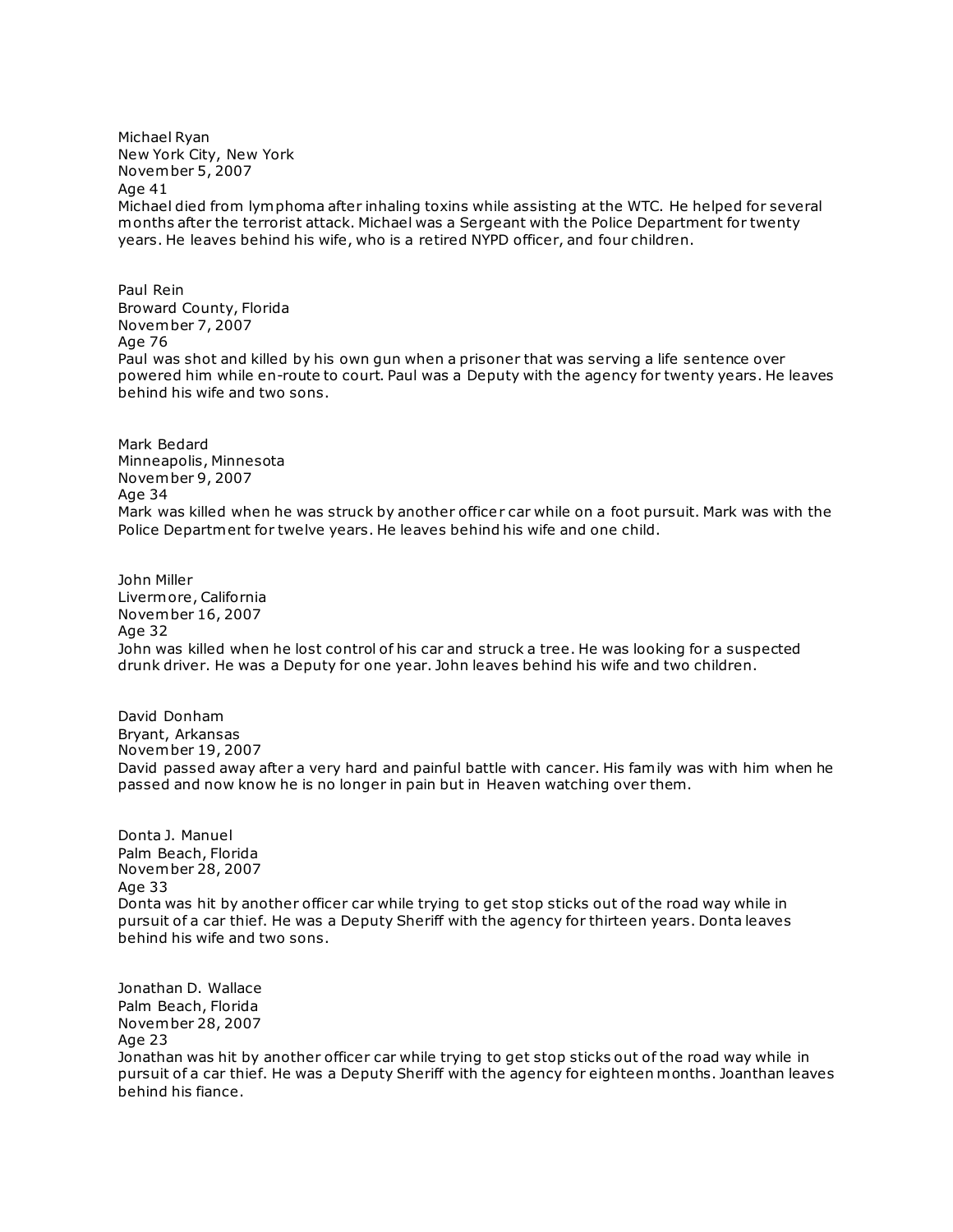Michael Triplett Washington County, Missouri November 29, 2007 Age 48 Michael was killed in a car accident while enroute to a domestic disturbance call. He was a Deputy Sheriff for two years. Michael leaves behind his wife and three children. Laura A. Whittingham Howell County, Missouri December 6, 2007 Age 35 Laura was killed in a car accident when the car skidded out of control on a slippery bridge. She and another officer were returning two inmates to the facility. Laura leaves behind her husband and five children. Elizabeth Franklin Montgomery, Alabama December 7, 2007 Age 54 Elizabeth died from injuries she received a week prior from falling off a tower. She was a Corrections Officer for twenty four years. Robin Tanner Monroe County, Florida December 13, 2007 Age 47 Robin was killed in a car accident when she lost control of her car and it hit a building. She was a Deputy Sheriff for six years. Darral Keith Lane Richland County, South Carolina December 14, 2007 Age 41 Darral died from a heart attack after chasing a car and handcuffing one of the suspects. He was a Deputy Sheriff with the agency for two years. Darral leaves behind his wife and two children. William Eric Freeman Huntsville, Alabama December 15, 2007 Age 36 William died from injuries when he was shot in the face when he approached a suspect from a car accident sitting on a curb. He was an officer with the agency for three years. William leaves behind his wife and five children. Kent Haws Tulare County, California December 17, 2007 Age 38 Kent was shot and killed when a man he was walking out of an orange grove turned a gun on him . Kent was a Detective with the Sheriff Office for ten years. He leaves behind his wife and three children. James Saavedra Port of Corpus Christ, Texas December 19, 2007

Age 40

James was accidently shot and killed on the shooting range. He was an officer with the department for four years. James leaves behind his wife, two daughters and a son.